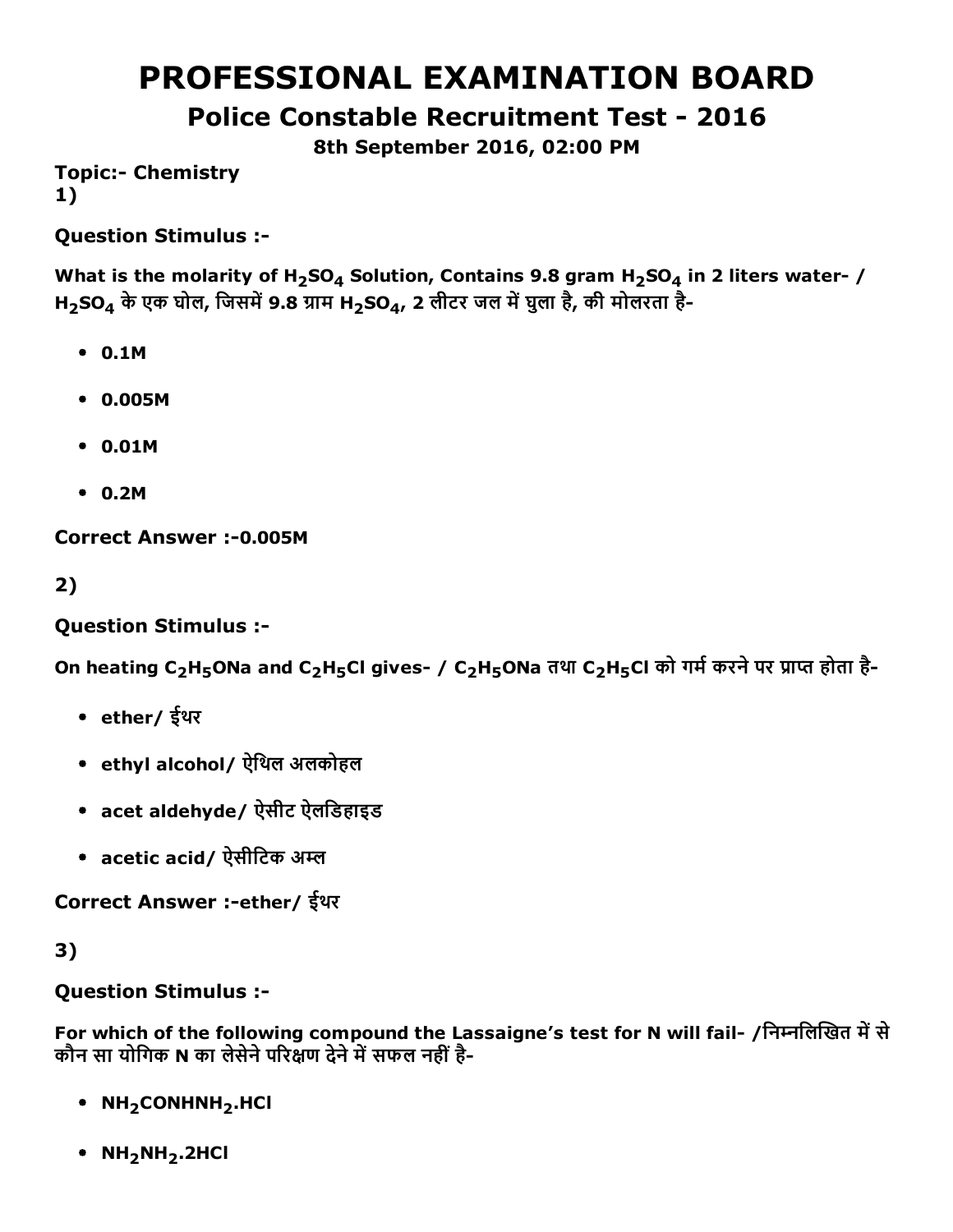- $\bullet$  NH<sub>2</sub>CONH<sub>2</sub>
- $C_6H_5N=N-C_6H_5$

Correct Answer :- NH<sub>2</sub>NH<sub>2</sub>.2HCl

4)

## Question Stimulus :

Cell reaction is spontaneous when- / सेल अभिक्रिया स्वत: होगी, जब-

- E<sup>0</sup><sub>red</sub> is positive/ E<sup>0</sup><sub>red</sub> धनात्मक होगा
- <sup>∆</sup>G<sup>0</sup> is negative/ <sup>∆</sup>G<sup>0</sup> ऋणात्मक होगा
- E<sup>0</sup><sub>red</sub> is negative/ E<sup>0</sup><sub>red</sub> ऋणात्मक होगा
- $\Delta G^0$  is positive/  $\Delta G^0$  धनात्मक होगा

Correct Answer :- $^{\Delta}$ G<sup>0</sup> is negative/  $^{\Delta}$ G<sup>0</sup> ऋणात्मक होगा

5)

## Question Stimulus :

The Laughing gas is- / हास्य गैस है-

- Nitrous oxide/ नाइटस ऑक्साइड
- Nitric Oxide/ नाइट्रिक ऑक्साइड
- Nitrogen trioxide/ नाइट्रोजन ट्राईऑक्साइड
- Nitrogen pentoxide/ नाइट्रोजन पेन्टाऑक्साइड

Correct Answer :-Nitrous oxide/ नाइट्रस ऑक्साइड

## 6)

Question Stimulus :

Variation of heat of reaction with temperature is known as- / ताप के साथ अभिक्रिया की ऊष्मा में परिवर्तन को कहते हैं-

- Vant Hoff's equation/ वेन्ट हॉफ समीकरण
- Henderson's equation/ हेन्डरसन समीकरण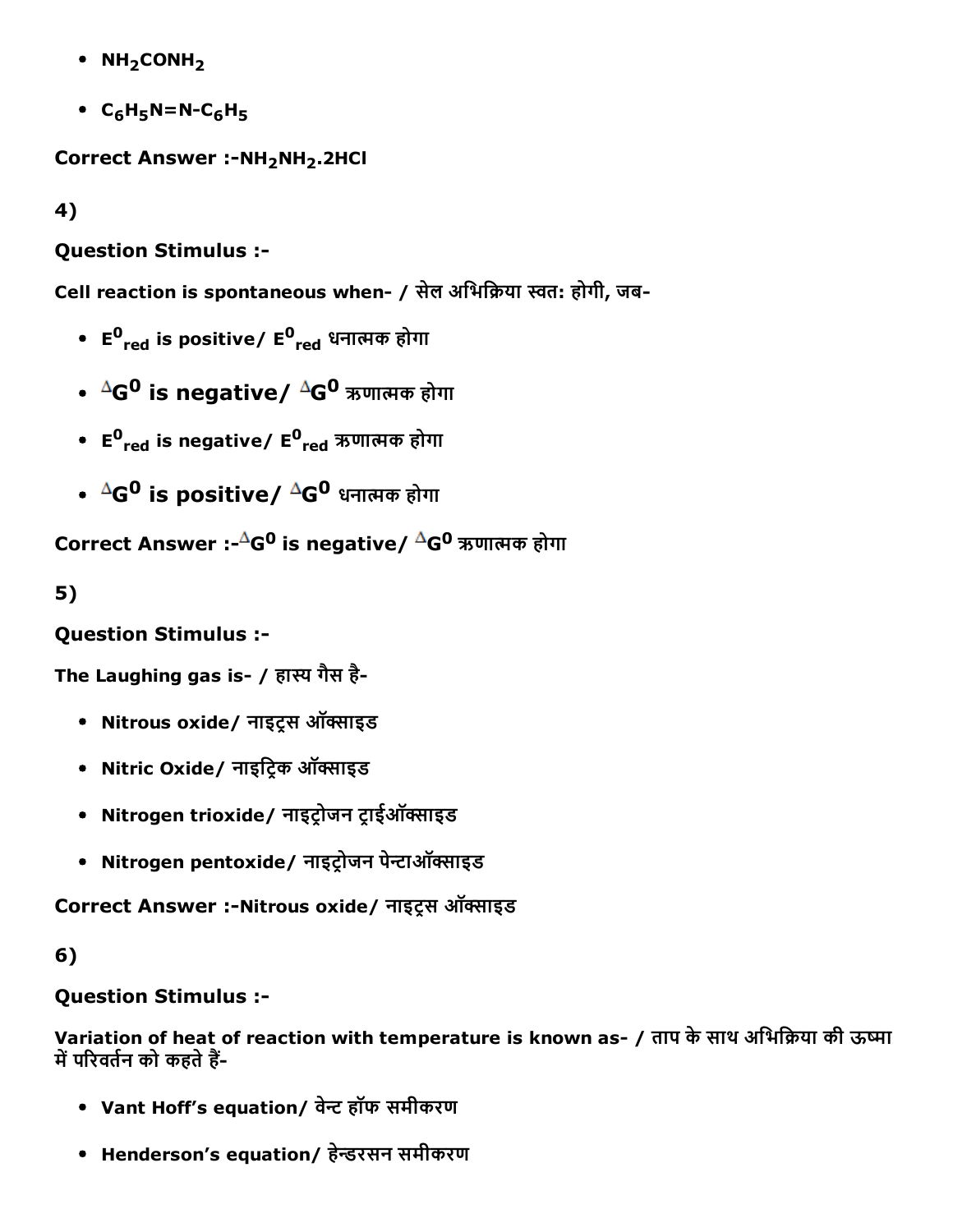- Vant Hoff's isochore/ वेन्ट हॉफ आइसोकोर
- Kirchhoff's equation/ िकरचौफ समीकरण

Correct Answer :-Kirchhoff's equation/ किरचौफ समीकरण

7)

## Question Stimulus :

The family of elements with the highest ionization enthalpy is- / तत्वों का परिवार जिसकी आयनन ऊर्जा सर्वाधिक होती है-

- alkaline earth metals/ क्षारिय मृदा धातु
- halogens/ हेलोजन
- noble gases/ उत्कृष्ट गैस
- alkali metals/ क्षारिय धातु

Correct Answer :-noble gases/ उत्कृष्ट गैस

8)

Question Stimulus :

Reaction 2H<sub>2</sub>O<sub>2</sub> <sup>→</sup> 2H<sub>2</sub>O+O<sub>2</sub> is - / 2H<sub>2</sub>O<sub>2</sub> → 2H<sub>2</sub>O+O<sub>2</sub> अभिक्रिया है-

- Zero order reaction/ शुन्य कोटि अभिक्रिया
- First order reaction/ प्रथम कोटि अभिक्रिया
- Second order reaction/ द्वितीय कोटि अभिक्रिया
- Third order reaction/ तृतीय कोटि अभिक्रिया

Correct Answer :-First order reaction/ प्रथम कोटि अभिक्रिया

## 9)

# Question Stimulus :

Which of the following compound is more acidic- / निम्नलिखित यौगिको में सार्वाधिक अम्लीय है-

- Phenol/फीनॉल
- O-nitrophenol/ O-नाइट्रोफीनॉल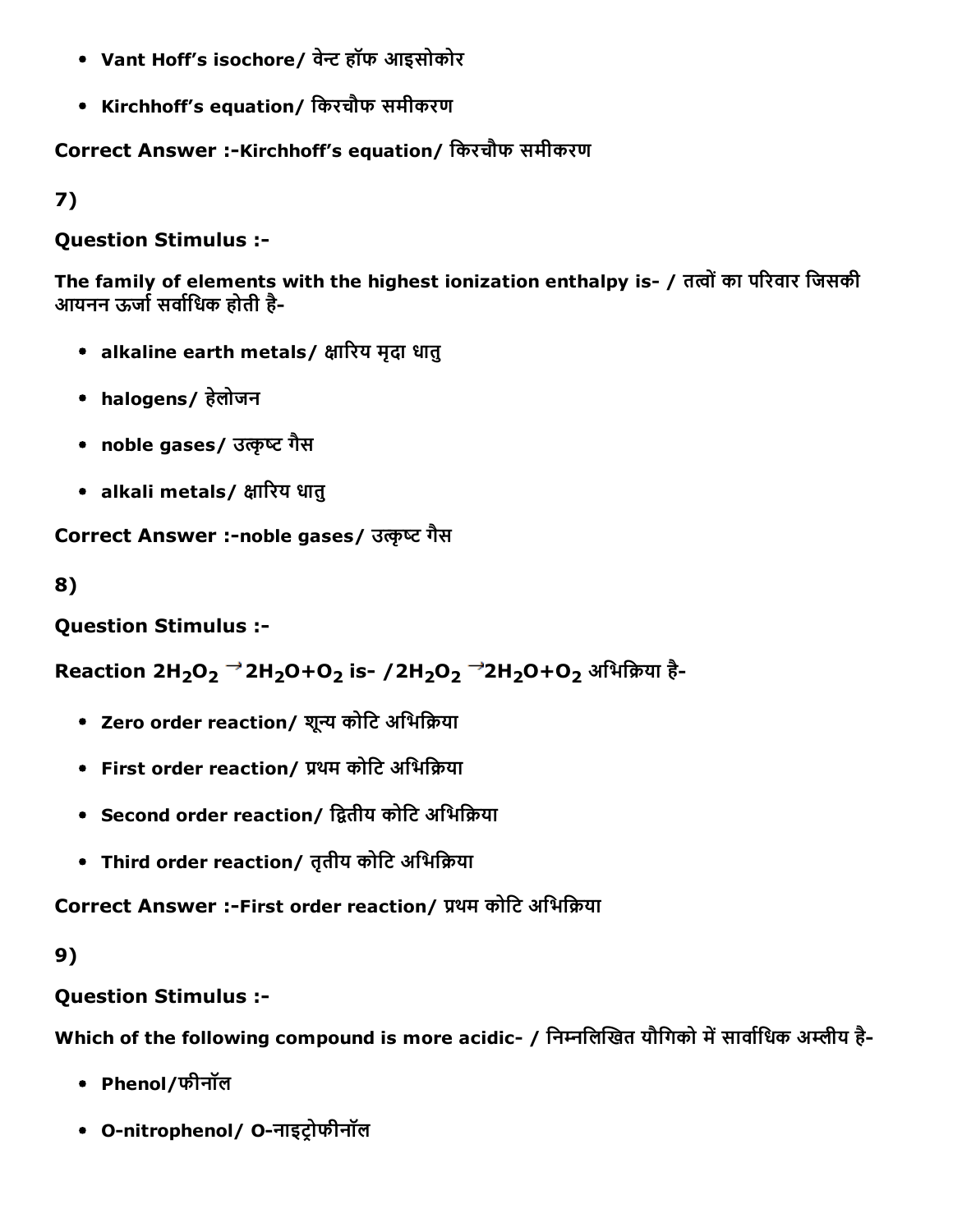- P-nitrophenol/ P-नाइट्रोफीनॉल
- m-nitrophenol/m-नाइट्रोफीनॉल

Correct Answer :-P-nitrophenol/ P-नाइट्रोफीनॉल

10)

Question Stimulus :

Acetylene reacts with water in the presence of Hg<sup>2+</sup> and acidic medium to give- / एसीटिलीन की अीभिक्रिया जब Hg<sup>2+</sup> की उपस्थिति में और अम्लीय माध्यम में कराई जाती है तो प्राप्त होता है-

- ethanol/ ऐथनेॉल
- ethanal/ ऐथेनल
- ethane/ ऐथने
- propanal/ प्रोपेनल

Correct Answer :-ethanal/ ऐथेनल

11)

Question Stimulus :

The tendency towards complex formation is maximum in- / संकुल बनाने की क्षमता सर्वाधिक होती है

- S-block elements/S- ब्लॉक तत्वो में
- p- block elements/ p- ब्लॉक तत्वो में
- d-block elements/ d- ब्लॉक तत्वो में
- None of these/इनमें से कोई नही

Correct Answer :-d-block elements/ d- ब्लॉक तत्वो में

12)

Question Stimulus :

On 1 atmospheric pressure which solution has maximum freezing point / िकस िवलयन का हिमांक 1 वायमण्डल दाब पर अधिकतम होगा-

- 0.1 M Nacl
- $\bullet$  0.1M BaCl<sub>2</sub>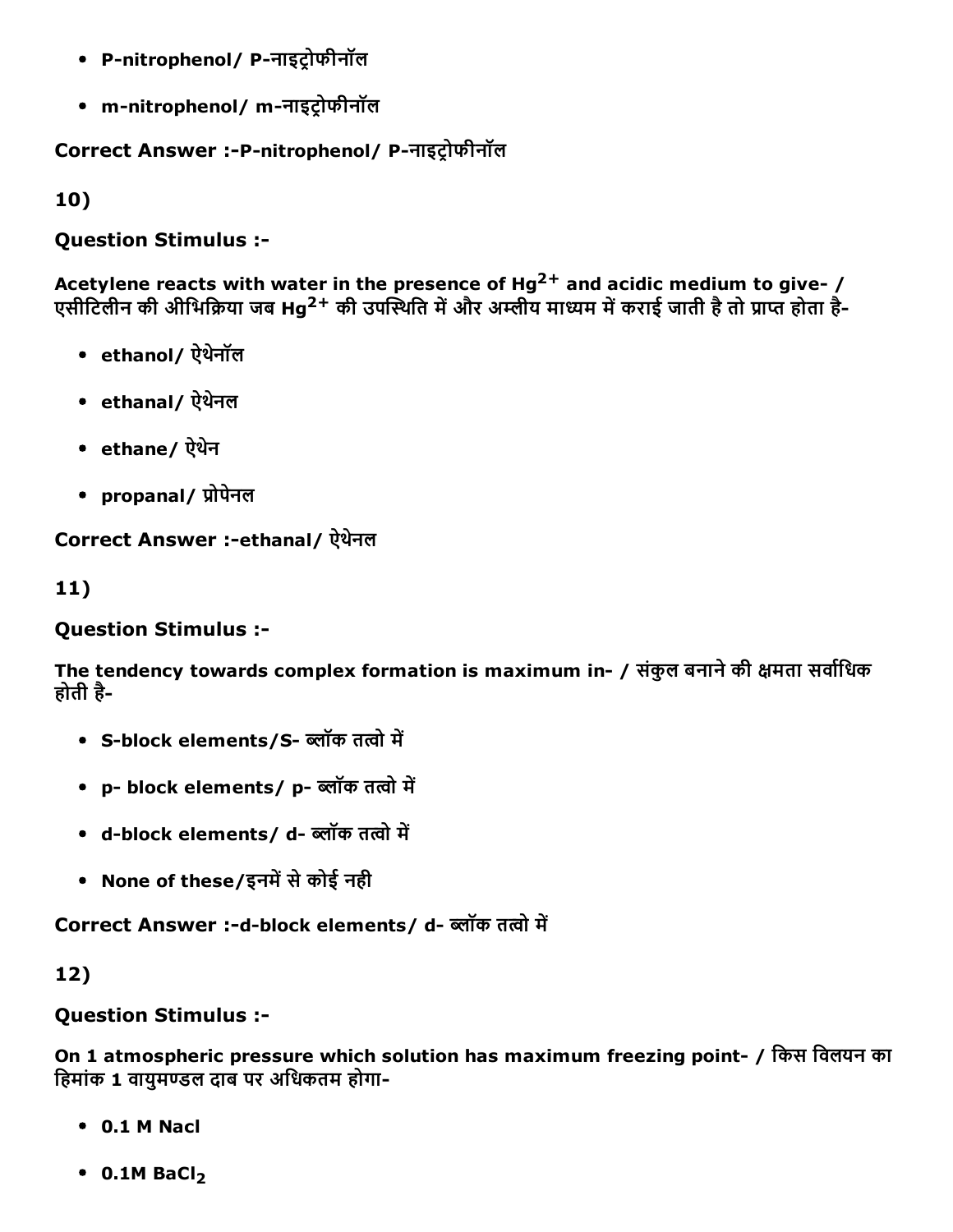- 0.1M Sucrose / 0.1M शुक्रोज़
- $\cdot$  0.1M FeCl<sub>3</sub>

Correct Answer :-0.1M Sucrose / 0.1M शुक्रोज़

13)

## Question Stimulus :

During roasting of Zink blende, it converts to - /जिंक ब्लेण्डी के भर्जन के फलस्वरूप वह म蒴................ प캣रवित檰त हो जाता है।

- ZnO
- $\bullet$  ZnSO<sub>4</sub>
- $\cdot$  ZnCO<sub>3</sub>
- $\bullet$  Zn

Correct Answer :- ZnO

14)

# Question Stimulus :

Which of the following is leuis base- / निम्नलिखित में से कौन सा लुईस क्षार है-

- $\bullet$  AlCl<sub>3</sub>
- Ag
- $AI(OH)_3$
- $\bullet$  NH<sub>3</sub>

Correct Answer  $:-NH<sub>3</sub>$ 

15)

# Question Stimulus :

 $^{\Delta}$ H for the combustion of a compound is-/किसी योगिक के दहन के लिए  $^{\Delta}$ H होगा-

- positive/ धनात्मक
- zero/ शून्य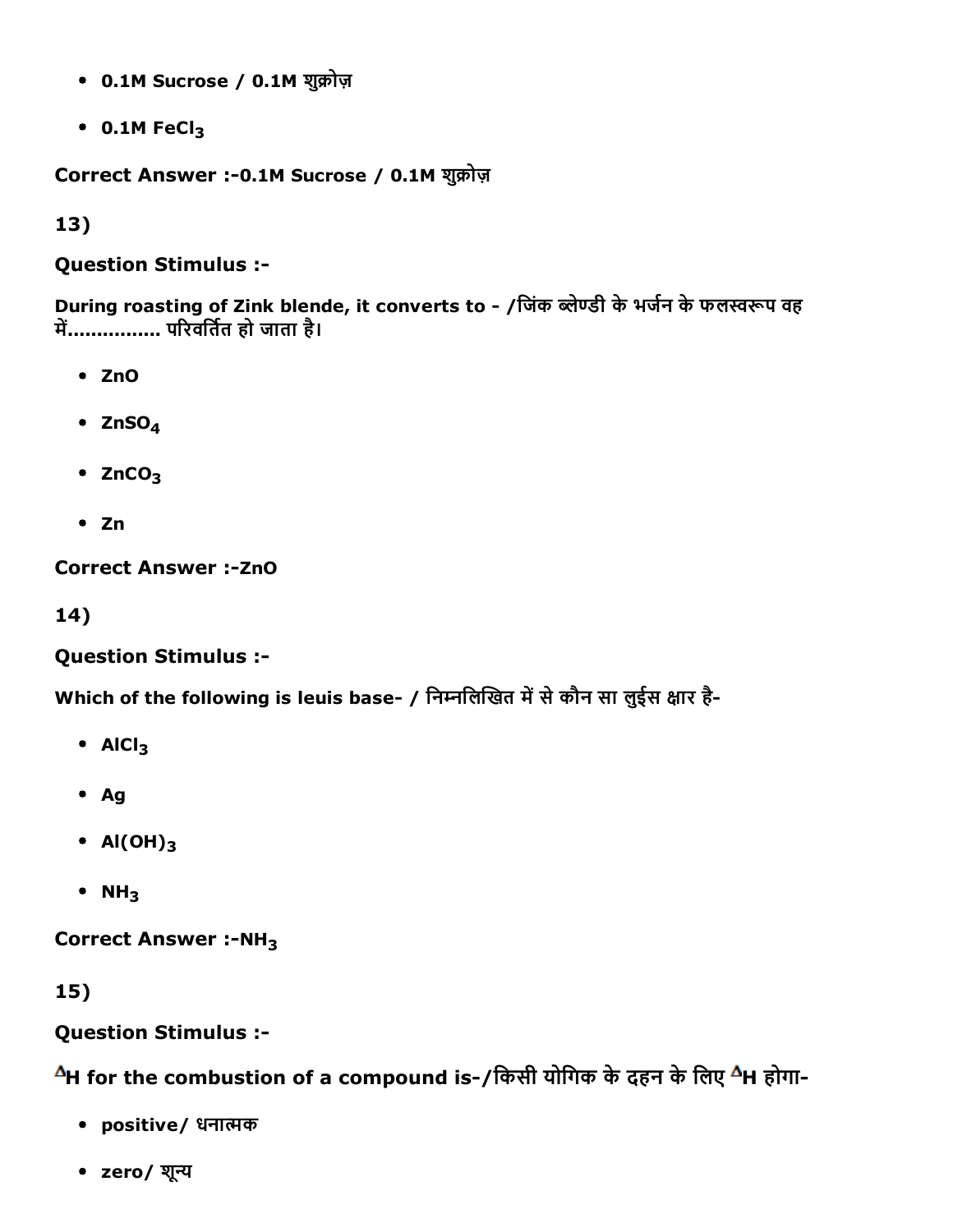- negative/ ऋणात्मक
- may be positive or negative/ धनात्मक या ऋणात्मक

Correct Answer :-negative/ ऋणात्मक

16)

Question Stimulus :

Which of the following is not correct resonating structure for CO<sub>2</sub> - / निम्नलिखित में से CO<sub>2</sub> की कौन सी अनुनादी संरचना सही नहीं है-

- $0 = C = 0$
- $0 C \equiv 0^+$
- $0^+-C \equiv 0^+$
- $0^+ \equiv C 0^-$

**Correct Answer :**  $0^+$  –  $C \equiv 0^+$ 

17)

Question Stimulus :

The Value of orbital angular momentum for an electron in 2S orbital is - / 2S कक्षक के इलेक्टान के लिए कक्षक कोणीय गति का मान होगा-

- $rac{h}{2\pi}\sqrt{l(l+1)}$  $\frac{h}{2\pi}\sqrt{l^2}$  $\frac{h}{2\pi} [l(l+1)]$
- $\frac{h}{4\pi}\sqrt{l(l+1)}$

## Correct Answer :

 $\frac{h}{2\pi}\sqrt{l(l+1)}$ 

## 18)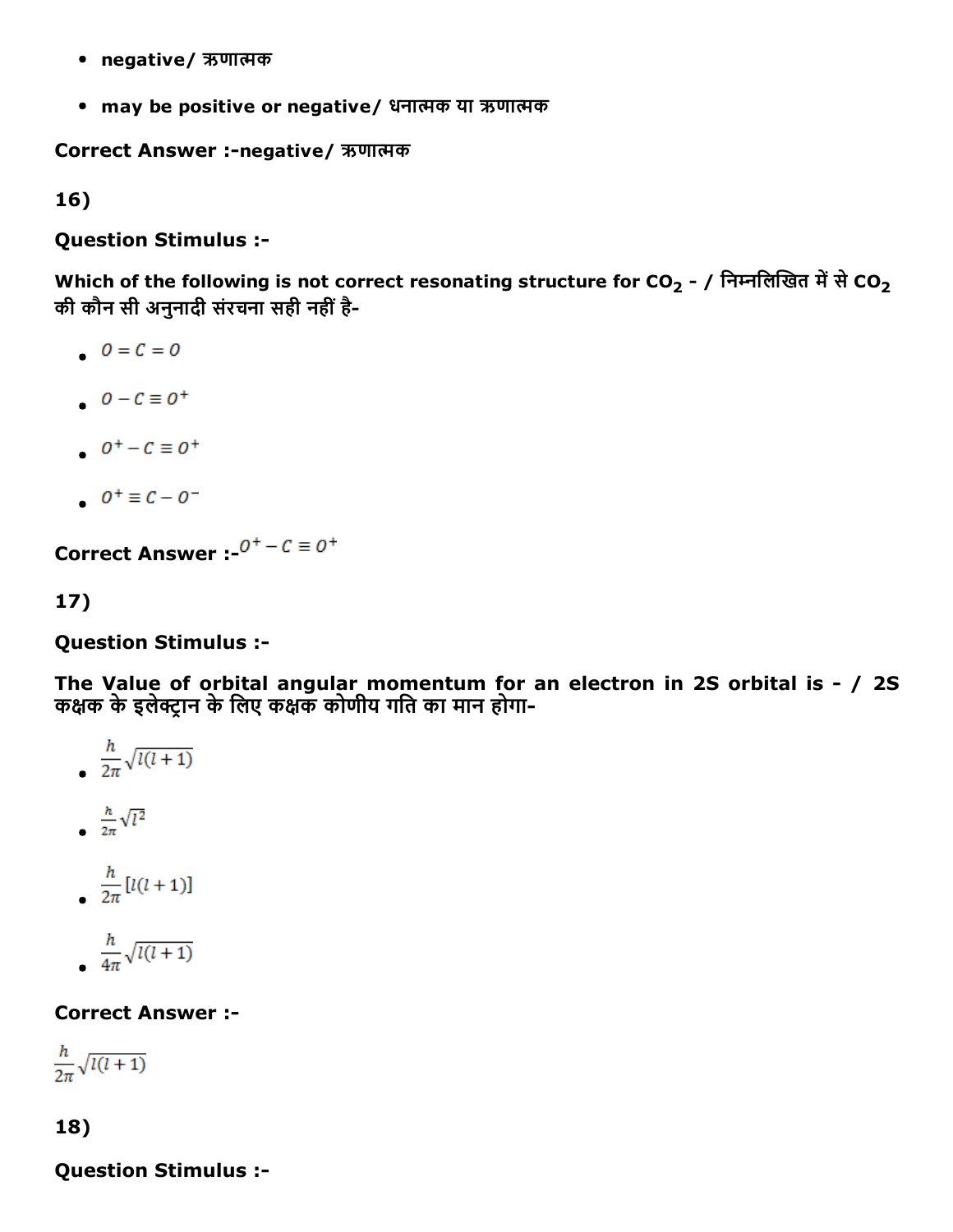Chloroform on treatment with alcoholic KOH and aniline gives- /क्लोरोफार्म को जब अल्कोहलिक KOH और ऐनीलीन के साथ अभिकृत कराया जाता है तो प्राप्त होता है-

- Phenyl isocyanide/फेिनल आइसोसाइनाइड
- Phenol/फीनॉल
- Cyanobenzene/साइनो बेन्जीन
- None of these/ इनमें से कोई नहीं

Correct Answer :Phenol/फीनॉल

19)

## Question Stimulus :

The Oxide which gives H<sub>2</sub>O<sub>2</sub> on treatment with dilute acid is - / ऑक्साइड जो तनु अम्ल के साथ अभिकृत कराने पर H<sub>2</sub>O<sub>2</sub> देता है-

- $PbO<sub>2</sub>$
- $\cdot$  Na<sub>2</sub>O<sub>2</sub>
- $•$  MnO<sub>2</sub>
- $\cdot$  TiO<sub>2</sub>

Correct Answer :-Na<sub>2</sub>O<sub>2</sub>

20)

Question Stimulus :

In a solution pH and pOH at 298K is equal to - / 298K पर एक विलयन में pH और pOH बराबर होता है

- zero/ शून्य के
- 14/ 14 के
- infinity/ अनंत
- a negative number/ एक ऋणात्मक संख्या के

Correct Answer :14/ 14 के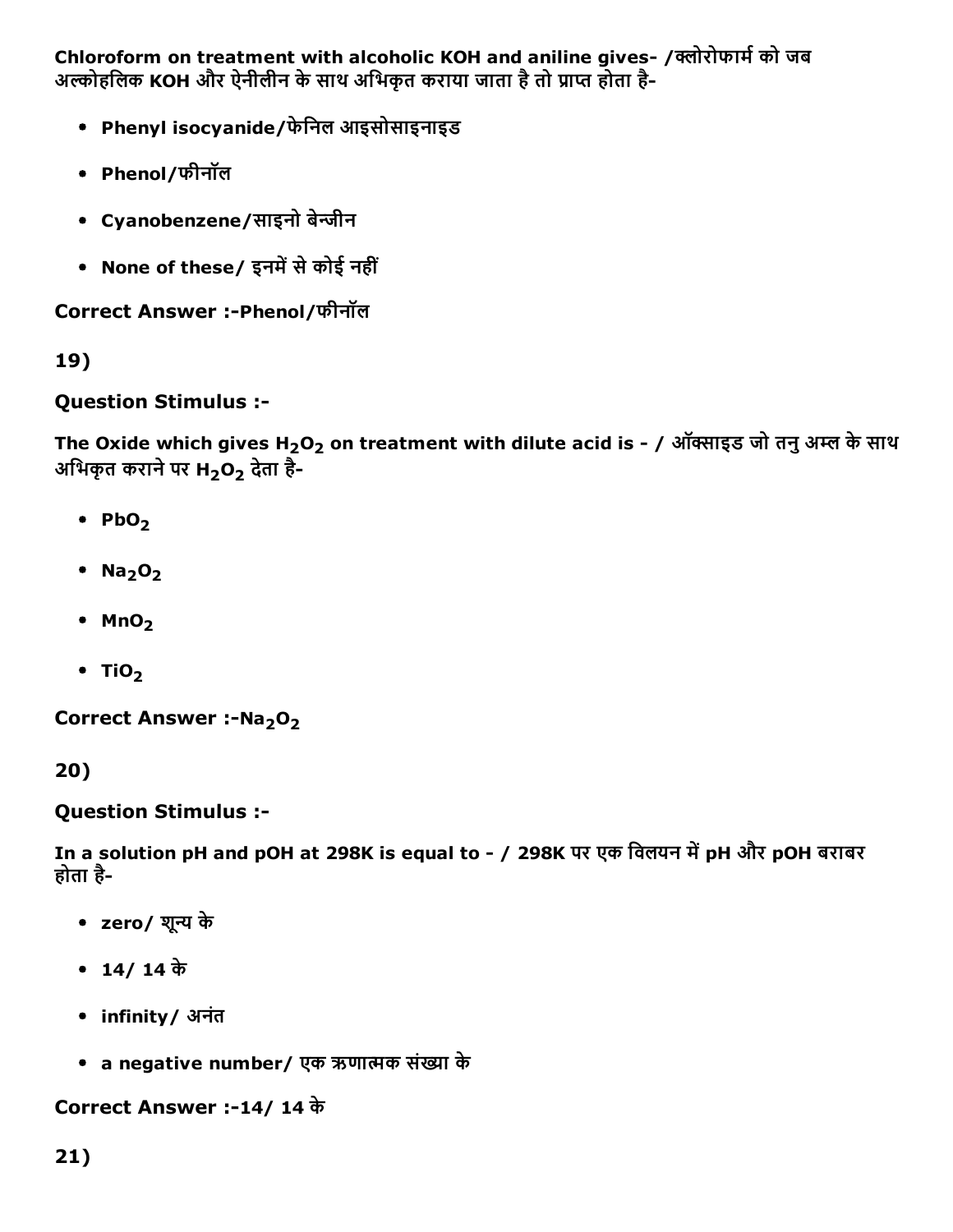Question Stimulus :

Ozone can be tested by- / ओजोन का परिक्षण किया जा सकता है-

- Ag/ Ag द्वारा
- Hg/ Hg द्वारा
- Zn/ Zn द्वारा
- Au/ Au द्वारा

Correct Answer :-Hg/ Hg द्वारा

22)

Question Stimulus :

When the temperature is increased surface tension of water- / जब ताप बढ़ाया जाता है तो जल का पृष्ठ तनाव -

- increases/बढता है
- decreases/ घटता है
- remains constant/ स्थिर रहता है
- shows irregular behavior/ अनियमित व्यवहार प्रदर्शित करता है

Correct Answer :-decreases/ घटता है

23)

Question Stimulus :

The mixture of MgCl<sub>2</sub> and MgO is called- / MgCl<sub>2</sub> और MgO के मिश्रण को कहते हैं -

- Sorrel's cement/ सारॅल सीमेंट
- Portland cement/ पार्टलेण्ड सीमेंट
- Alum/ फिटकरी
- Magnesium Oxychloride/ मेग्नीशियम ऑक्सीक्लोराइड

Correct Answer :-Sorrel's cement/ सारॅल सीमेंट

24)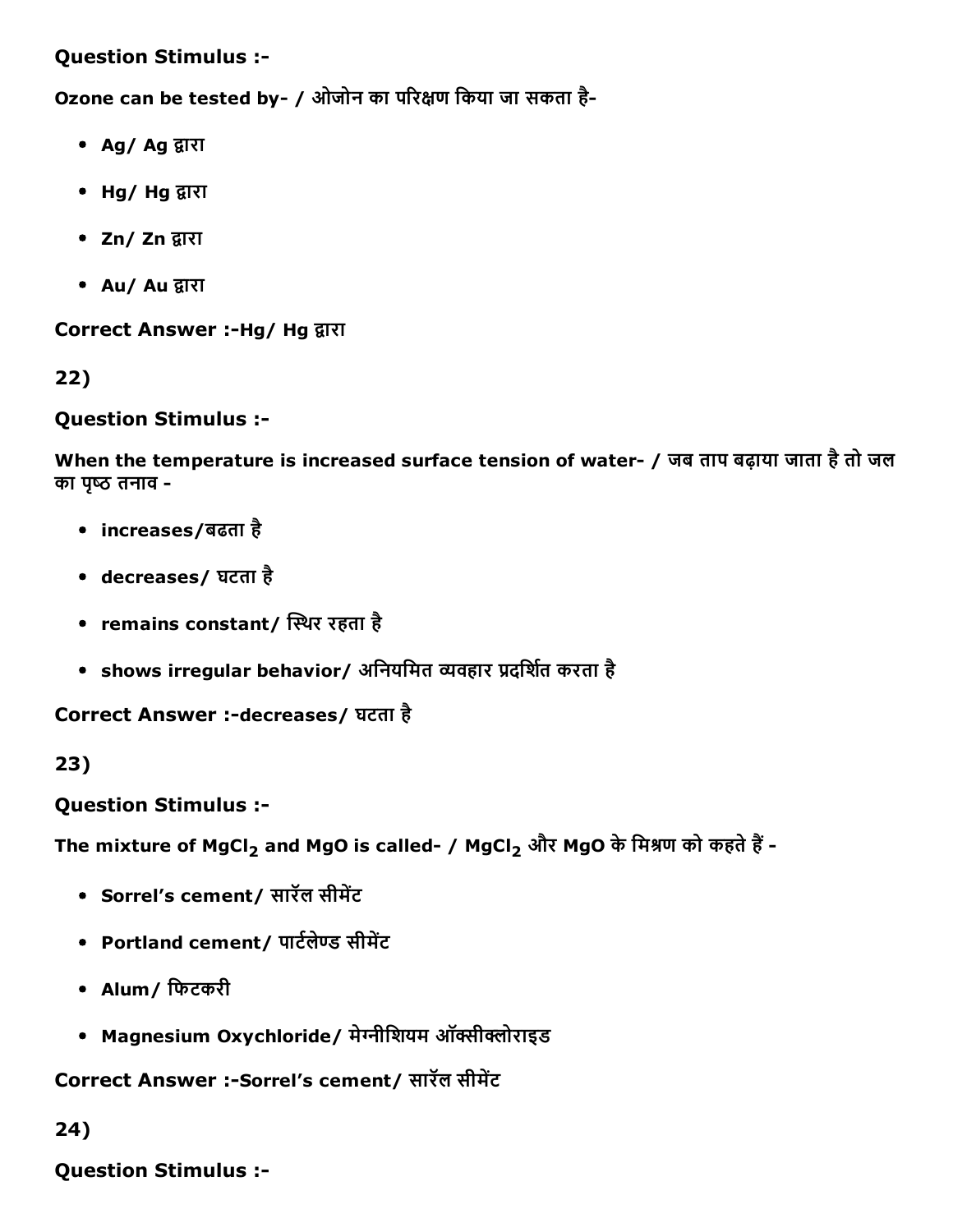An isotope of  $50^{37}$  contains 68 neutrons. What will be its mass mumber- /  $50^{37}$  के एक समस्थानिक में 68 न्यूट्रान है तो उसकी द्रव्यमान संख्या होगी-

- $119$
- $118$
- $112$
- 50

**Correct Answer :-118** 

25)

#### Question Stimulus :

In MgCl<sub>2</sub> the Oxidation number of Chlorine is-/ MgCl<sub>2</sub> में क्लोरीन की आक्सीकरण संख्या है-

- $+1$
- $+2$
- $-1$
- Zero / शून्य

**Correct Answer :--1** 

26)

Question Stimulus :

The geometry of IF<sub>7</sub> is/ IF<sub>7</sub> की ज्यामिति है-

- Pentagonal bipyramidal/पंचभुजीय िद्विपरािमडीय
- Trigonal planer/ त्रिभुजीय समतलीय
- Trigonal bipyramidal/ त्रिभुजीय दि्वपिरामिडीय
- Octahedral/ अष्टफलकीय

## Correct Answer :-Pentagonal bipyramidal/पंचभुजीय द्विवपिरामिडीय

27)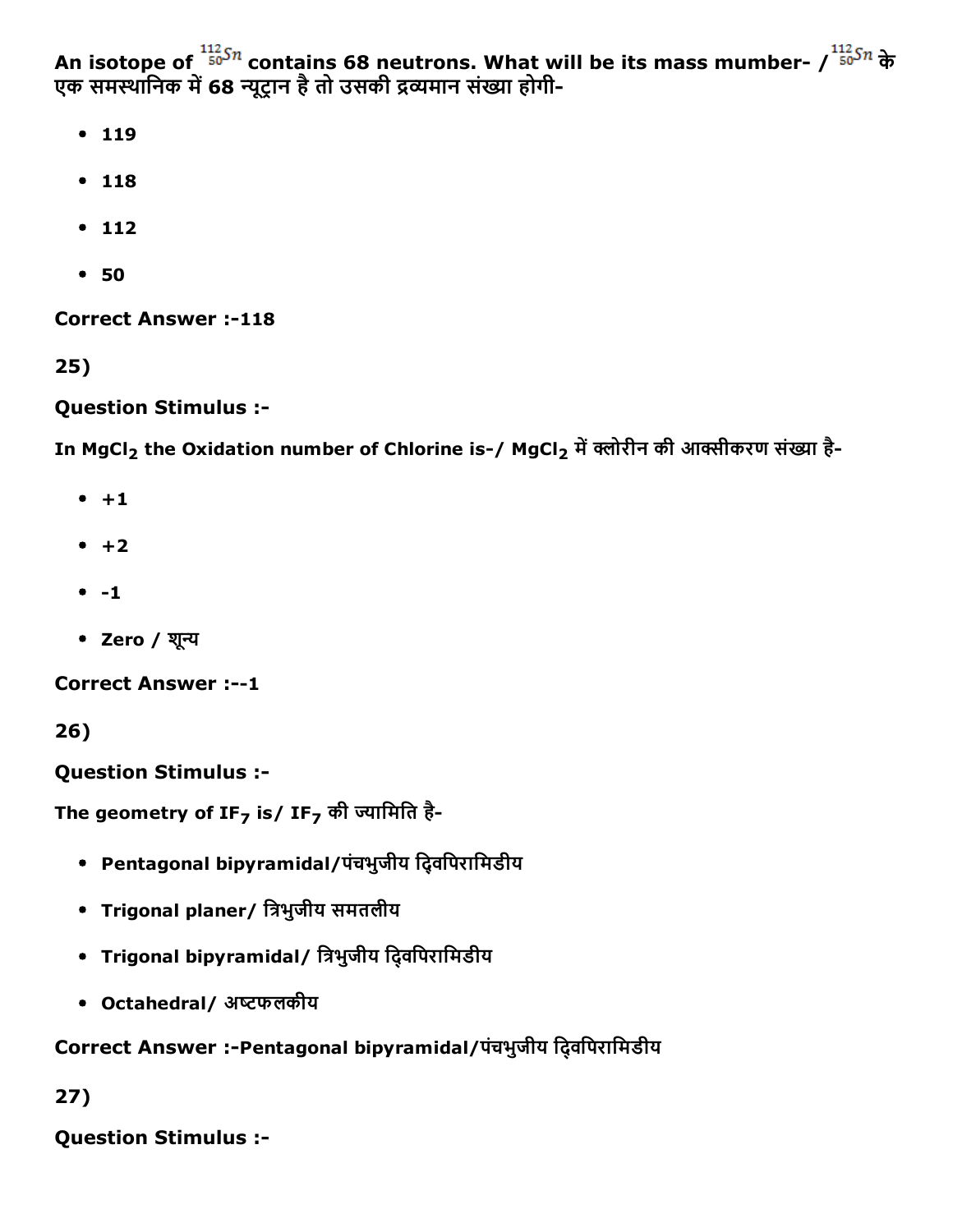Which one of the following is strong acid- / निम्न में से कौन सा एक प्रबल अम्ल होगा-

- P-chlorobenzoic acid/ P-क्लोरोबेंजोइक अम्ल
- P-Hydroxybenzoic acid/ P-हाइड्रॉक्सी बेन्जोइक अम्ल
- Benzoic acid/ बेंजोइक अम्ल
- P-Nitrobenzoic acid/ P-नाइट्रो बेंजोइक अम्ल

Correct Answer :-P-Nitrobenzoic acid/ P-नाइट्रो बेंजोइक अम्ल

#### 28)

Question Stimulus :

The Composition of gun metal is- /गन मेटल का संघटन होता है-

- Cu(60%), Zn(20%), Ni(20%)
- Cu(88%), Zn(2%), Sn(10%)
- Cu(90%), Zn(2%), Sn(8%)
- Cu(28%), Fe(2%), Ni(70%)

Correct Answer :-Cu(90%), Zn(2%), Sn(8%)

## 29)

## Question Stimulus :

```
HgCl<sub>2</sub> on reaction with stannous chloride gives- / HgCl<sub>2</sub> , स्टैनस क्लोराइड से क्रिया करके बनाता
है
```
- Hg
- HgO
- $\bullet$  HgSnCl<sub>4</sub>
- $\bullet$  HgCl<sub>2</sub>.SnCl<sub>2</sub>

## **Correct Answer :- Hg**

30)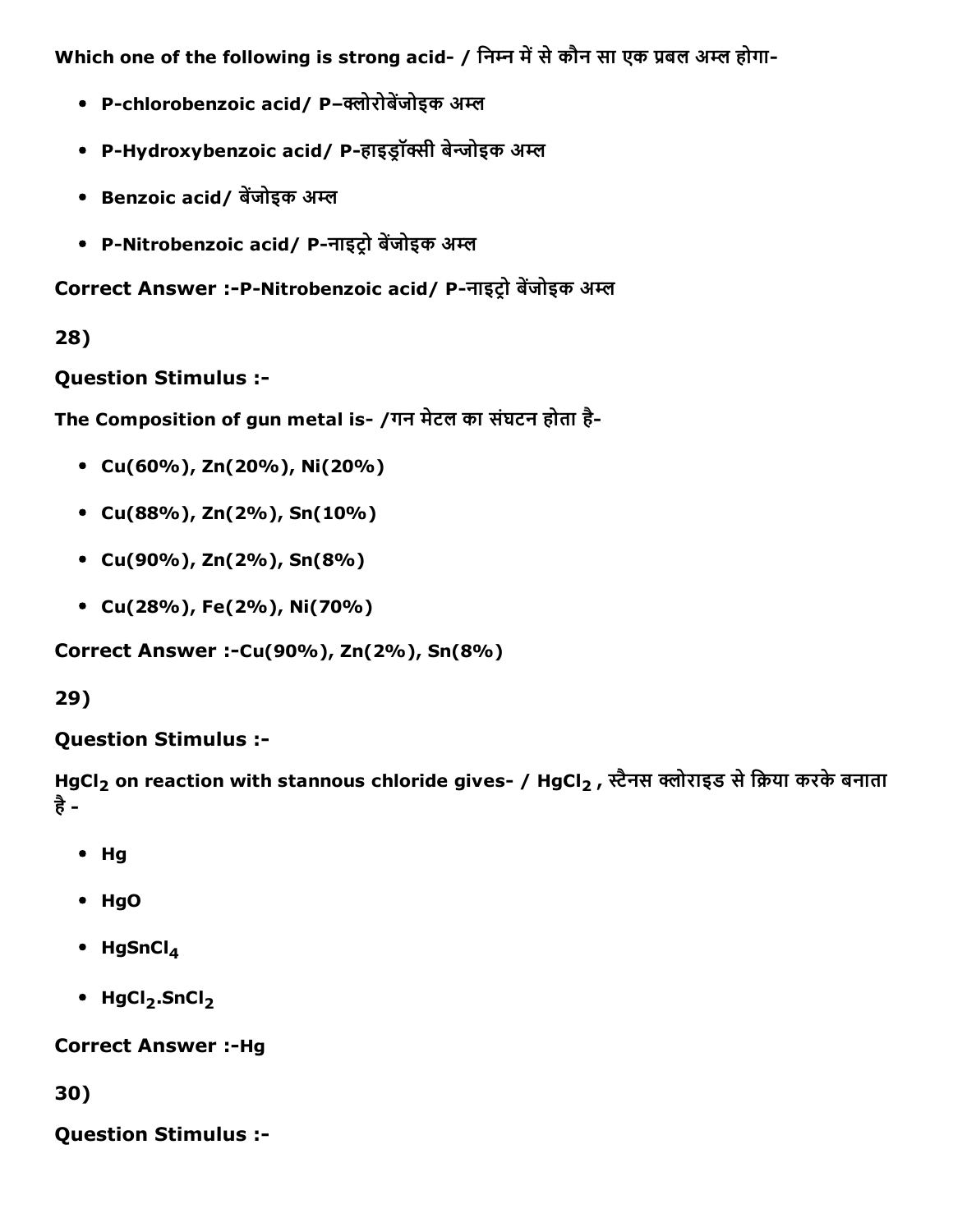The state of iron in which percentage of carbon is maximum- / लोहे की वह अवस्था जिसमें कार्बन की प्रतिशत मात्रा सबसे अधिक है-

- Wrought iron / िपटवांलोहा
- Cost iron / ढलवांलोहा
- Mild steel / मृदु इस्पात
- Medium steel/ मध्यम इस्पात

Correct Answer :-Cost iron / ढलवां लोहा

31)

## Question Stimulus :

The value of **k** for a first order reaction is 7.39 $\times$ 10<sup>-5</sup> second <sup>-1</sup> then half life of reaction is- / एक प्रथम कोटि अभिक्रिया के लिए दर स्थिरांक k का मान 7.39×10<sup>-5</sup> सकंड <sup>-1</sup> है तो अभिक्रिया का अर्ध आयुकाल होगा

- 98.8 seconds/ 98.8 सेकंड
- 90.77 seconds/ 90.77 सेकंड
- 9377.53 seconds/ 9377.53 सेकंड
- 739 seconds/ 739 सेकंड

Correct Answer :9377.53 seconds/ 9377.53 सेकंड

32)

#### Question Stimulus :

The Reaction in which alkyl halide is converted into alcohol- / एत्किल हैलाइड को एल्कोहाल में परिपर्तित करने की क्रिया है-

- Addition reaction/ योगात्मक अीभिक्रिया
- Substitution reaction/प्रतिस्थापन अभिक्रिया
- Dehydrogenation/विहाइडोजनीकरण
- Dehydration/ निर्जलीकरण

## Correct Answer :-Substitution reaction/प्रतिस्थापन अभिक्रिया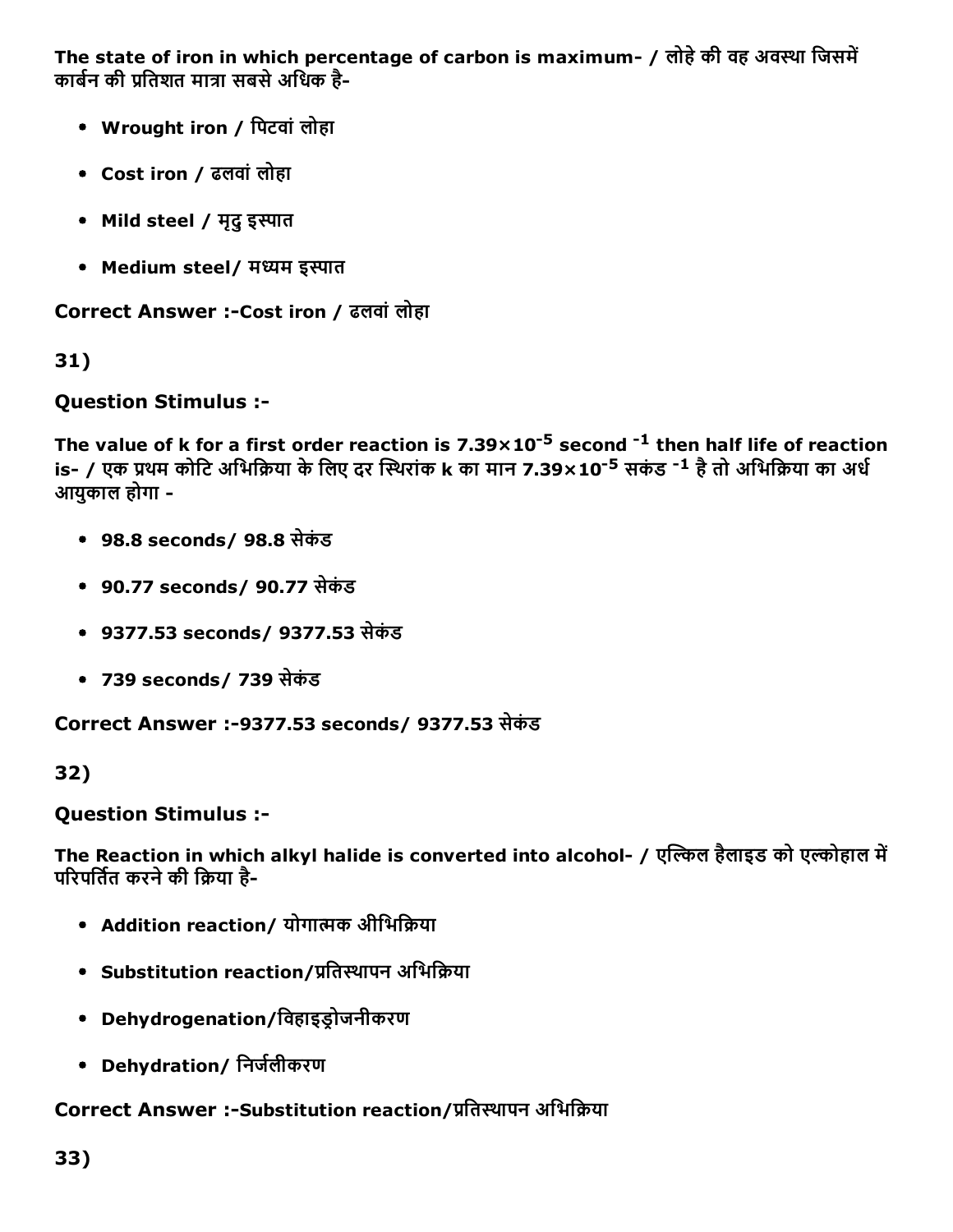## Question Stimulus :

Which of the following is formed from acrylonitrile - / एक्रिलोनाइट्राइल से बनता है-

- Terelene/ टेरिलीन
- Orlone/अॉर्लोन
- Bakelite/बेकेलाइट
- Polyvinyl chloride/ पॉली वाइनिल क्लोराइड

Correct Answer :- Orlone/ ऑर्लोन

**Topic:- Physics** 1)

Question Stimulus :

Torque of an electric dipole  $\vec{F}$  in a uniform electric field  $\vec{E}$  is- / विदुयत क्षेत्र  $\vec{E}$  में  $\vec{P}$  आघूर्ण वाले द्विध्नुव पर लगने वाले बल आर्घूण है

- $\vec{P} \cdot \vec{E}$
- $\vec{p} \times \vec{E}$
- Zero/ शून्य
- $\vec{E} \times \vec{P}$

Correct Answer :  $\vec{p} \times \vec{E}$ 

2)

Question Stimulus :

A minimum magnifying power of telescope is M. If the focal length of its eye piece is reduced to half then its magnifying power will be - / किसी दूरदर्शी की न्यूनतम आवर्धन क्षमता M है। उसकी नेत्रिका की फोकसदुरी आधी कर देने पर उसकी आवर्धन क्षमता हो जायगी-

- $-M/2$
- 2M
- 3M
- 4M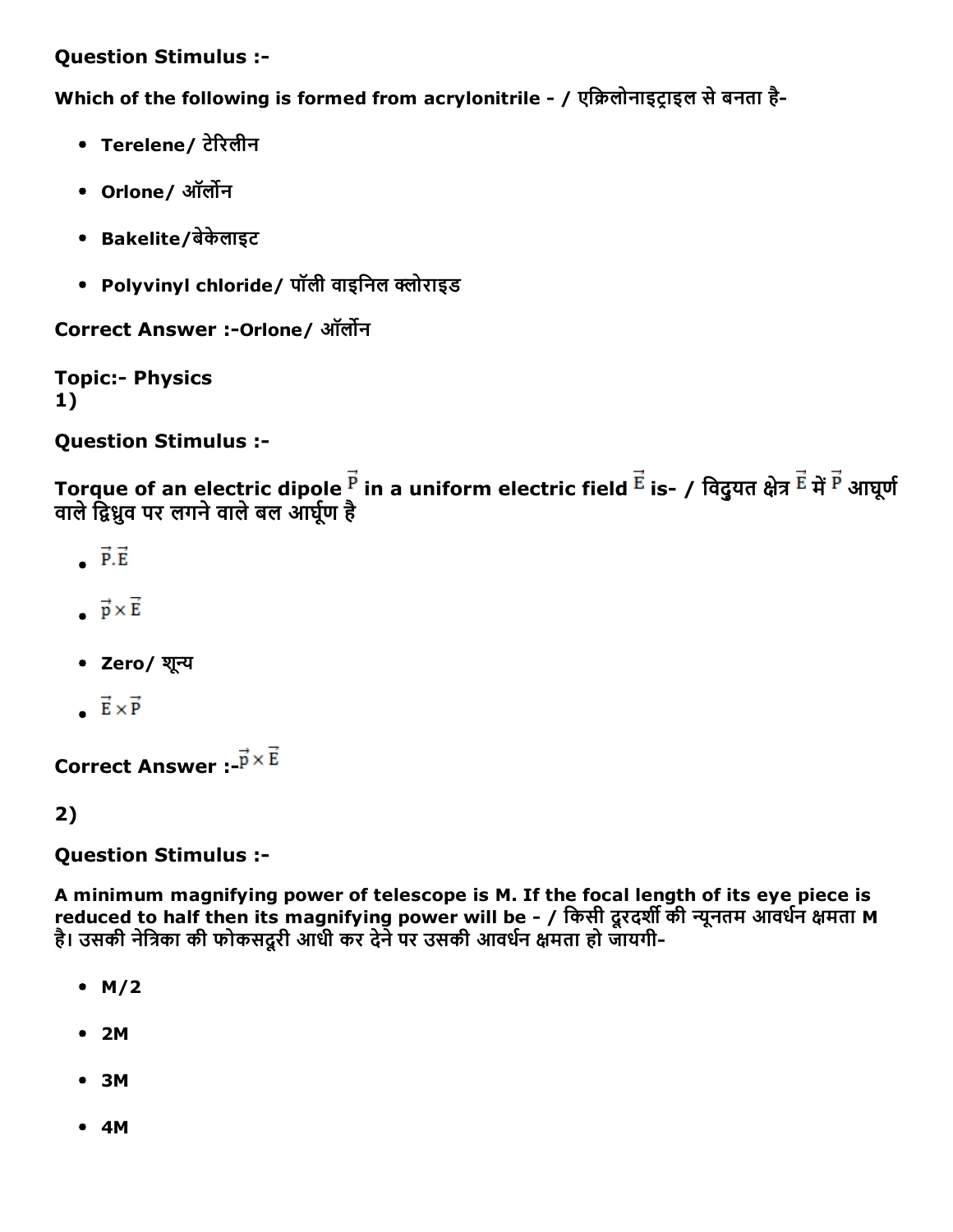Correct Answer :2M

## 3)

Question Stimulus :

In one meter rod AB at end A the temperature is  $100^{\degree}$  while at the end B the temperature is  $10^{\degree}$ . What will the temperature at a point away 60 cm from point B- / एक मीटर लंबी छड़ AB के एक सिरे A का ताप 100<sup>°C</sup> तथा दूसरे सिरे B का ताप 10  $^{\circ}$ दखाजाता है। सिरे B से 60 सेमी दूर छड़ पर ताप होगा-

- $\cdot$  64<sup>°C</sup>
- $\cdot$  36<sup>°C</sup>
- $\cdot$  46<sup>°C</sup>
- $\bullet$  72<sup>°C</sup>

Correct Answer :-64<sup>°C</sup>

4)

Question Stimulus :

If we have three capacitor with capacity 6 micro farod each, then how much maximum and minimum capacity we can achieve - / 6 माइक्रोफैरड के तीन संचारित उपलब्ध हैं, प्राप्त की जा सकने वाली न्यूनतम और अधिकतम धरिताएं है -

- $6\mu$ F, 18 $\mu$ F
- $3\mu$ F, 12 $\mu$ F
- $2\mu$ F,  $12\mu$ F
- $2\mu$ F,  $18\mu$ F

Correct Answer :- <sup>2µF, 18µF</sup>

5)

#### Question Stimulus :

The path of an object moving by uniform velocity in two dimension will be - / द्विविमीय गति में एक समान वेग से गतिमानवस्तु का मार्ग होता है-

• Curved/वक्रीय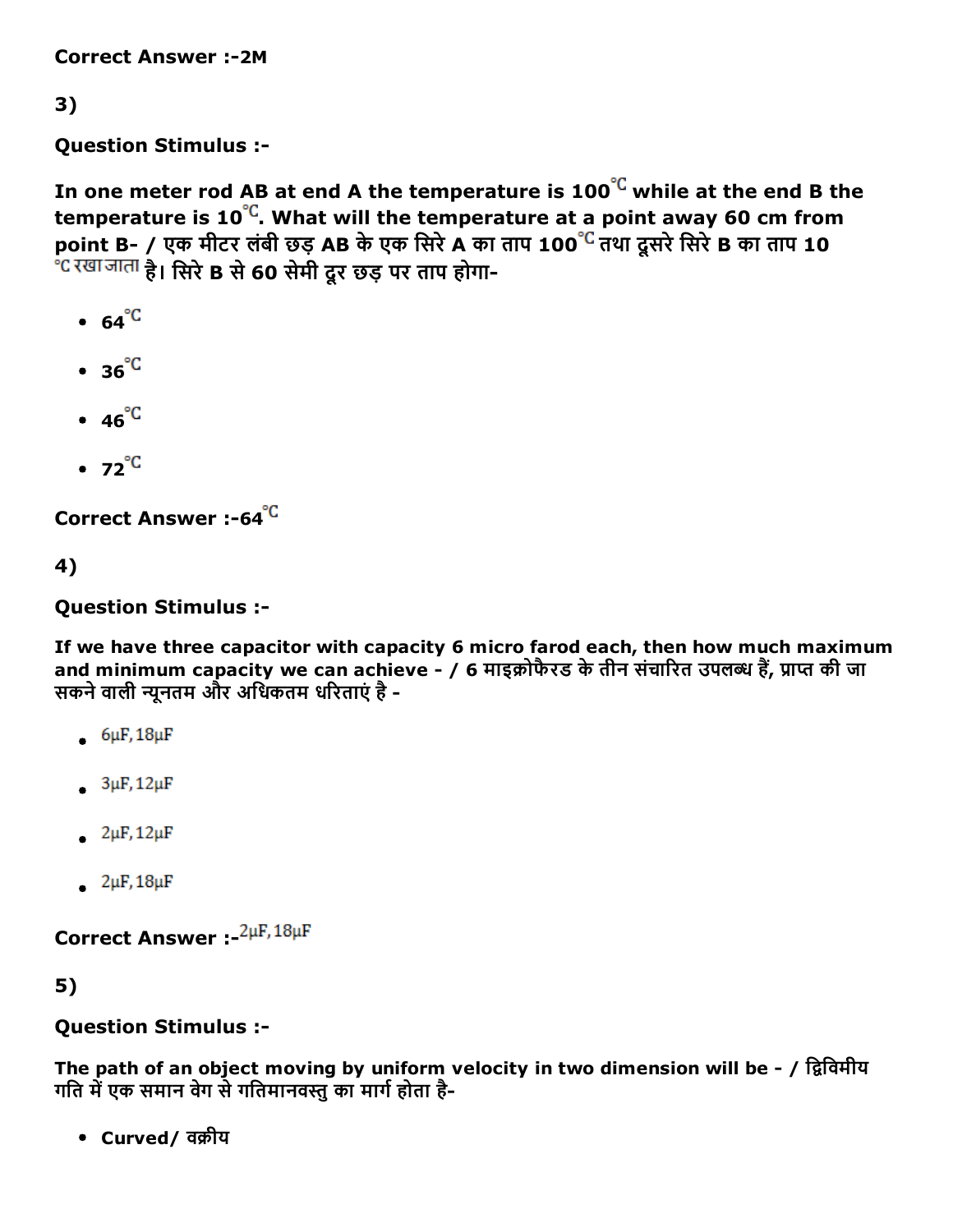- Circular/ वृत्तीय
- Hyperbolic/ परवलयाकार
- Straight line/ सरल रेखीय

Correct Answer :-Straight line/ सरल रेखीय

6)

Question Stimulus :

If an electron and proton put in a uniform electric field, the ratio of their accerteration will be - / एक प्रोटॉन और एक इलेक्ट्रॉन एक समान विद्यत क्षेत्र में रखें जाते है। उनके त्वरणों का अनुपात होगा-

- zero/ शून्य
- one/एक
- equal to the ratio of electron and proton masses/ इलेक्ट्रॉन और प्रोट्रॉन के द्रव्यमानों के अनुपात केबराबर
- equal to the ratio of proton and electron masses/ प्रोट्रॉन और इलेक्ट्रॉन के द्रव्यमानों के अनुपात केबराबर

Correct Answer :-equal to the ratio of proton and electron masses/ प्रोट्रॉन और इलेक्ट्रॉन के ᒱĀयमानोंकेअनुपात केबराबर

## 7)

Question Stimulus :

In P-type semiconductor, there is- / P-प्रकार के अर्द्धचालक में होता है-

- One more electron/एक इलेक्ट्रॉन का आधिक्य
- One less electron/ एक इलेक्ट्रॉन की अनुपस्थिति
- One less atom/ एक परमाणु की अनुपस्थिति
- One donor level/ एक दाता स्तर

Correct Answer :-One less electron/ एक इलेक्टॉन की अनुपस्थिति

8)

## Question Stimulus :

At a constant temperature, the pressure of gas increased by 5% then its volume reduced by - / नियत ताप पर किसी गैस के दाब में 5% वृद्धि करने पर उसके आयतन में कमी होगी-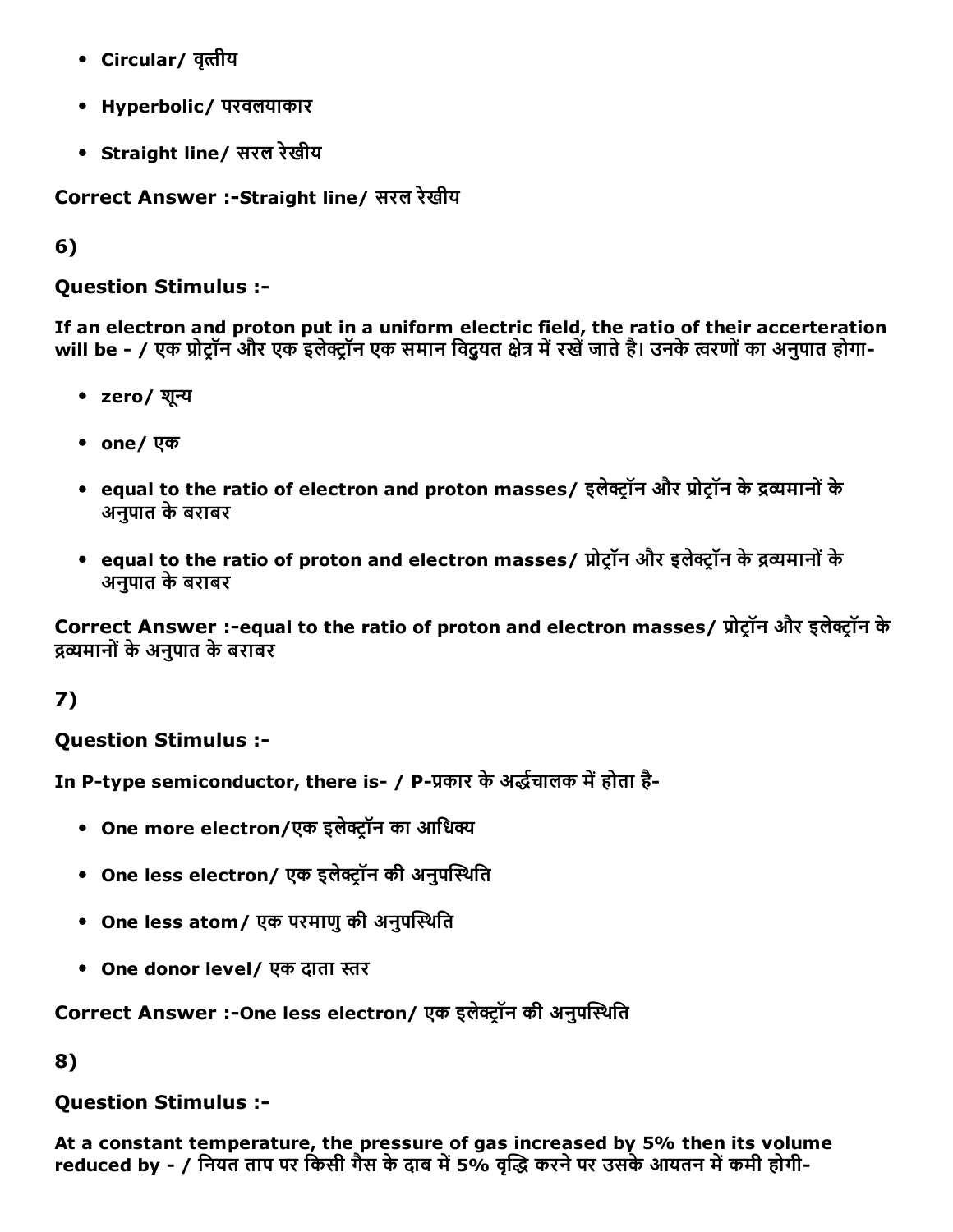- $5%$
- 5.26%
- $4.26%$
- $4.76%$

Correct Answer :-4.76%

9)

#### Question Stimulus :

Maximum energy of photoelectron is depend on - / प्रकाश - इलेक्ट्रॉनों की अधिकतम ऊर्जा निर्भर करती है

- Intensity of light /काश की तीვता पर
- Frequency of light/प्रकाश की आवृत्ति पर
- Intensity and frequency of light / प्रकाश की तीव्रता और आवृत्ति पर
- Polarization of light / प्रकाश के ध्रुवीकरण पर

Correct Answer :-Frequency of light/प्रकाश की आवृत्ति पर

10)

## Question Stimulus :

Mass of photon in rest- / विराम में फोटॉन का द्रव्यमान है-

- hv
- $\frac{1}{c^2}$
- $-$  hv
- $h_0$
- $\epsilon$
- Zero / शून्य

Correct Answer :- Zero / शून्य

#### 11)

#### Question Stimulus :

Band spectrum is the property of - / बैण्ड स्पेक्ट्रम लक्षण है-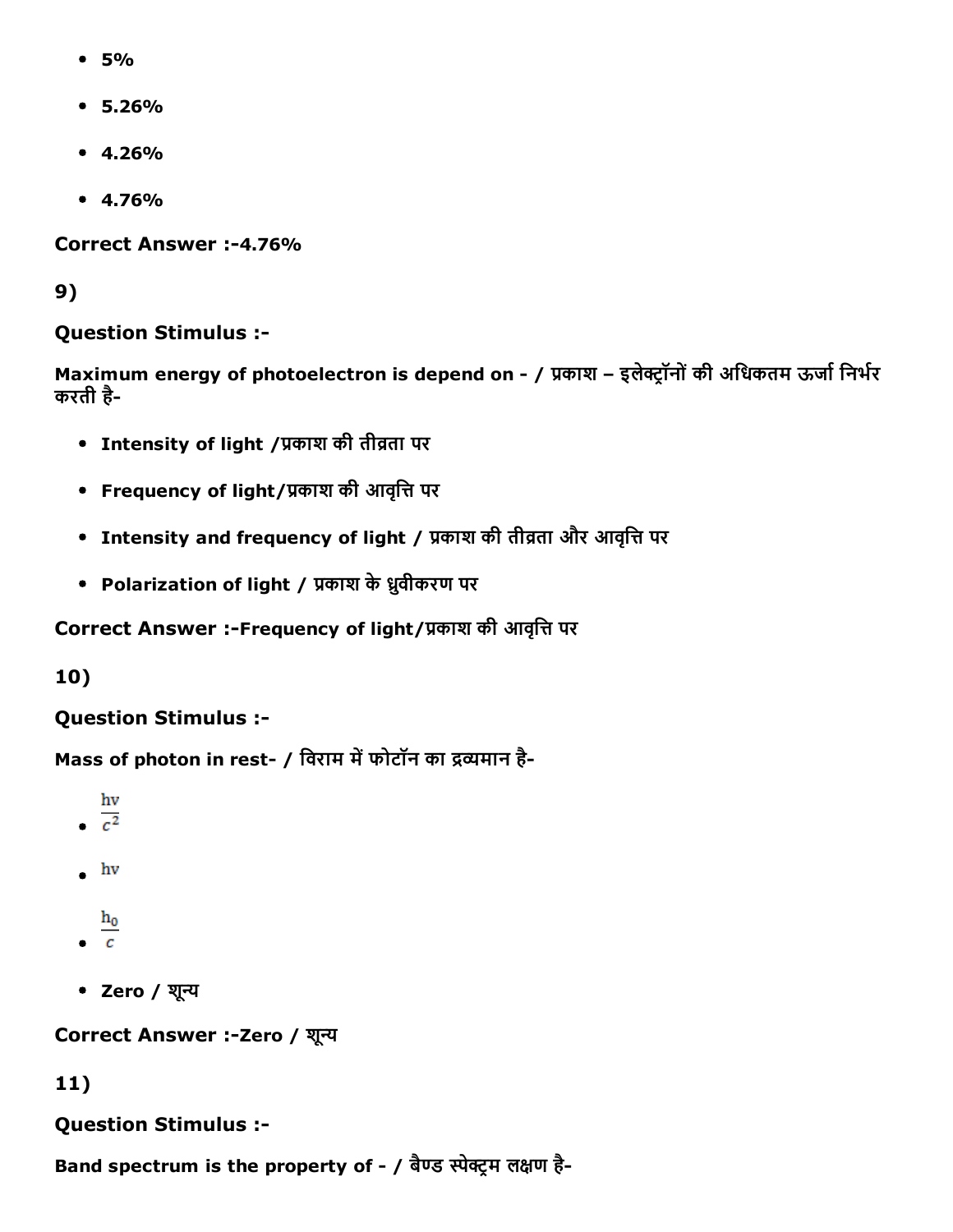- Atoms/ परमाणुओं का
- Moleculars/ अणुओं का
- Non crystalize solid/अक्रिस्टलीय ठोसों का
- Crystalize Solid/ क्रिस्टलीय ठोसों का

Correct Answer :- Moleculars/ अणुओं का

12)

Question Stimulus :

If a body complete their revolution around R radius circle. Work done by centrifugal force F will be- / यदि एक वस्तु R त्रिज्या वाले वृत्त के चारों ओर एक चक्कर लगाती है। अभिकेन्द्री बल F द्वारा किया गया कार्य होगा-

- $2\pi RF$
- 2RF
- RF
- Zero/ शून्य

Correct Answer :-Zero/ शून्य

#### 13)

#### Question Stimulus :

Earth complete its one revolution around the sun in one year. If the distance between them increase twice then time to complete one revolution will be - / पृथ्वी सूर्य के चारों ओर परिक्रमा पूर्ण करने में एक वर्ष लगाती है। यदि इनके बीच की दूरी दोगुनी कर दी जायें तो परिक्रमा पूर्ण करनें में समय लगेगा

- $\frac{1}{2}$ year/  $\frac{1}{2}$  वर्ष
- $2\sqrt{2}$  year/  $2\sqrt{2}$  वर्ष
- $4 \text{ year} / 4 \overline{\phantom{0}}$ र्ष
- $\cdot$  8 year/8 वर्ष

Correct Answer :- $2\sqrt{2}$  year/  $2\sqrt{2}$  वर्ष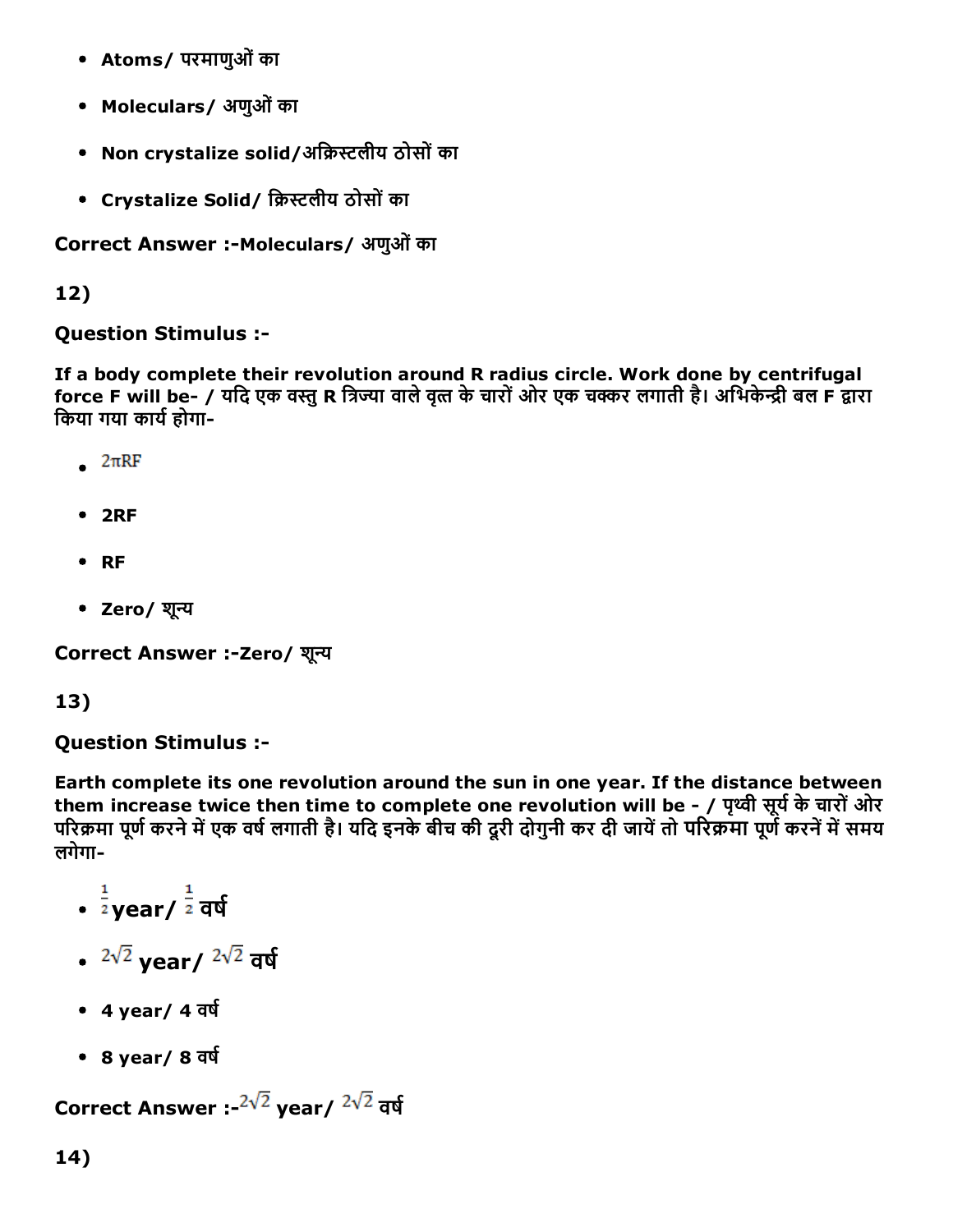## Question Stimulus :

Dimensional formula of work is - / कार्य का विमीय सूत्र है-

- $\bullet$  MLT<sup>-2</sup>
- $M^2LT^{-2}$
- $M^2L^{-2}T$
- $ML^2T^{-2}$

Correct Answer : ML<sup>2</sup>T<sup>-2</sup>

15)

#### Question Stimulus :

If same force applied on a wire, its length increased by 5 mm, if we take another wire whose length and diameter are doubled and make with same material, how much length of it increase by applying same force. - / एक तार पर कुछ बल लगाने पर उसकी लंबाई 5 मिमी बढ़ जाती है। यदि उसी पदार्थ के दूसरे तार जिसकी लंबाई व व्यास दोगुने हो तो इसे उसी बल से खींचनें पर लंबाई में वद्धि होगी-

- 2.5 mm / 2.5 िममी
- 5.0 mm / 5.0 िममी
- 10.0 mm / 10.0 मिमी
- 40.0 mm / 40.0 िममी

Correct Answer :-2.5 mm / 2.5 मिमी

16)

## Question Stimulus :

Interference Phenomena is possible - / व्यतिकरण की घटना संभव है-

- Both in transverse and longitudinal waves/ अनुप्रस्थ एवं अनुदैर्ध्य दोनों तरंगो में
- Only in transverse wave/ केवल अनुप्रस्थ तरंगों में
- Only in longitudinal wave/ केवल अनुदैर्ध्य तरंगों में
- None of these/ इनमें से कोई नहीं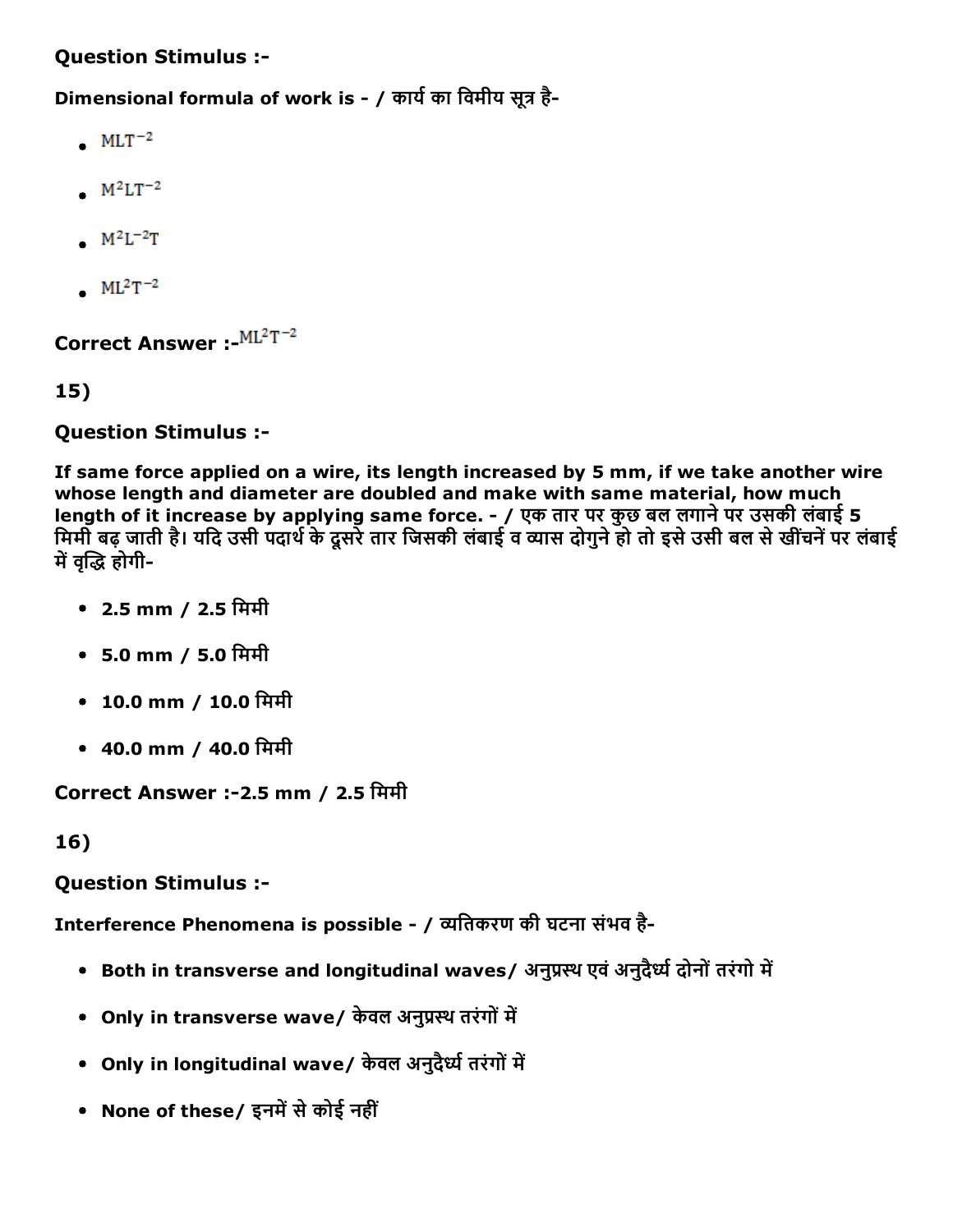Correct Answer :- Only in transverse wave/ केवल अनुप्रस्थ तरंगों में

17)

## Question Stimulus :

The wavelength range of visible light is - / दृश्य प्रकाश का तरंगर्दर्ध्य निम्न क्रम का होता है-

- $\cdot$   $10^{-3}$  m
- $-1 m$
- $10^{-7}$ m
- $6 \times 10^{-7}$  m

Correct Answer :  $6 \times 10^{-7}$  m

## 18)

## Question Stimulus :

P-type of semiconductor will form by adding the following impurities - / P-प्रकार के अर्द्धचालकों को निम्न अशुद्धि अपमिश्रण कर बनाया जाता है-

- As
- $\bullet$  B
- $\bullet$  **P**
- Bi

**Correct Answer :- B** 

19)

Question Stimulus :

If the focal length of camera lens  $\frac{f}{28}$  is 8 cm. Then the diameter of effective lens will be - /  $\frac{1}{28}$  कैमरा लैंस की फोकस दूरी 8 सेमी है। प्रभावकारी लैंस का व्यास होगा-

- 2.85 cm
- 2.8 cm
- 3.85 cm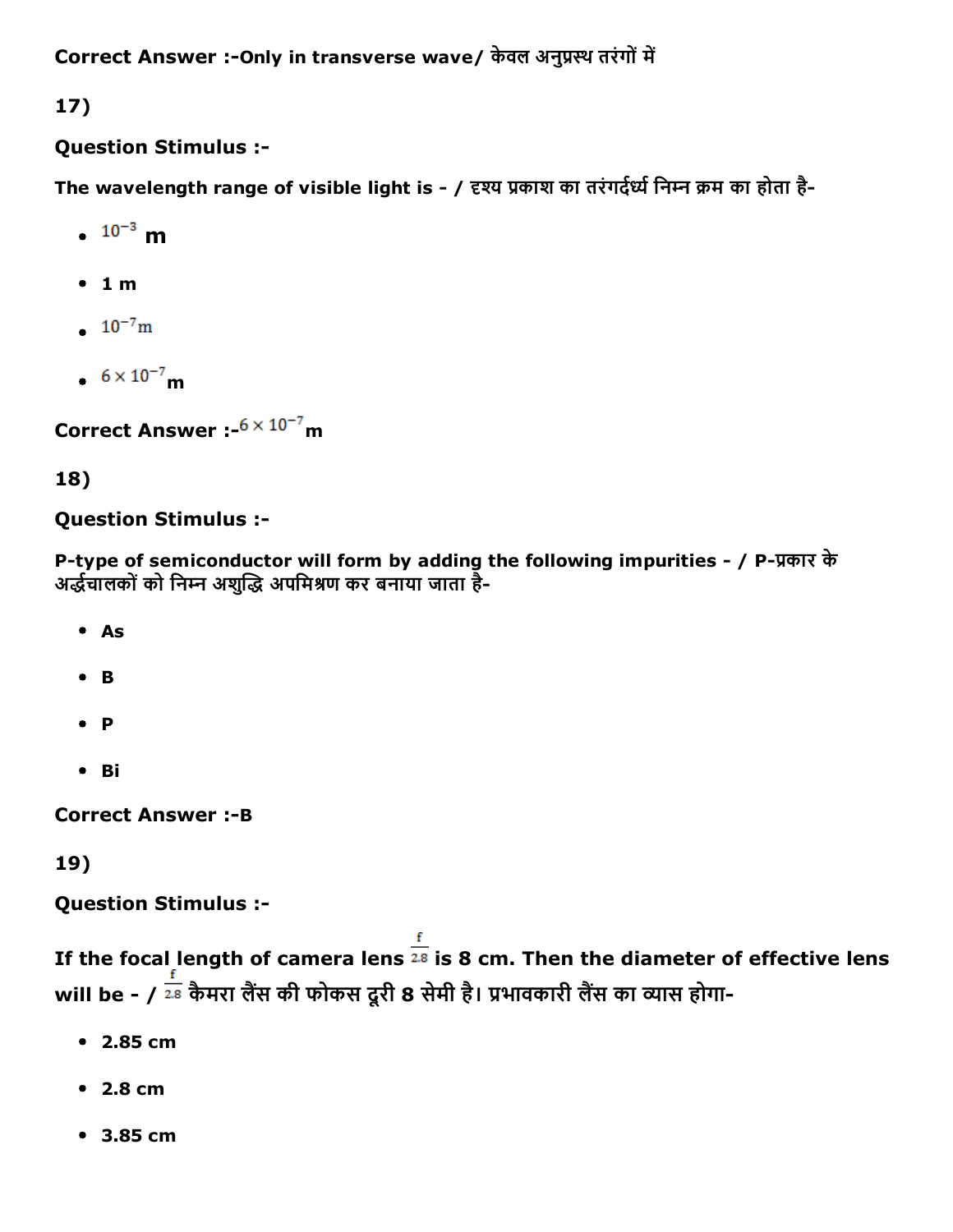3.8 cm

Correct Answer :-2.85 cm

20)

Question Stimulus :

For a telescope the focal length of objective and Eye piece lenses is F and f. The magnifying power of telescope will be - / एक दूरदर्शी के अभिदृश्यक और नेत्रिका की फोकस दूरी F और f है। दूरदर्शी की आवर्धन क्षमता होगी-

- $F + f$
- $F-f$
- 
- $\frac{F}{f}$
- f
- $\frac{1}{F}$

Correct Answer :

21)

Question Stimulus :

The time period of freely hang magnet depends on - / स्वतंत्रतापूर्वक लटके हये चुंबक का दोलनकाल निम्न पर निर्भर करता है -

- the length of magnet/चबुंक की लंबाई पर
- the polarity of magnet/चुंबक के ध्रुव प्राबल्य पर
- the horizontal component of magnet/चुंबकीय क्षेत्र के क्षैतिज घटक पर
- the length of thread/धागेकी लंबाई पर

Correct Answer :- the length of thread/धागे की लंबाई पर

22)

Question Stimulus :

What is the relation between the focal length  $f$  of spherical mirror and radius of curvature R ? / गोलीय दर्पण की फोकस दूरी  $^f$  एवं वक्रता त्रिज्या R में संबंध होता है-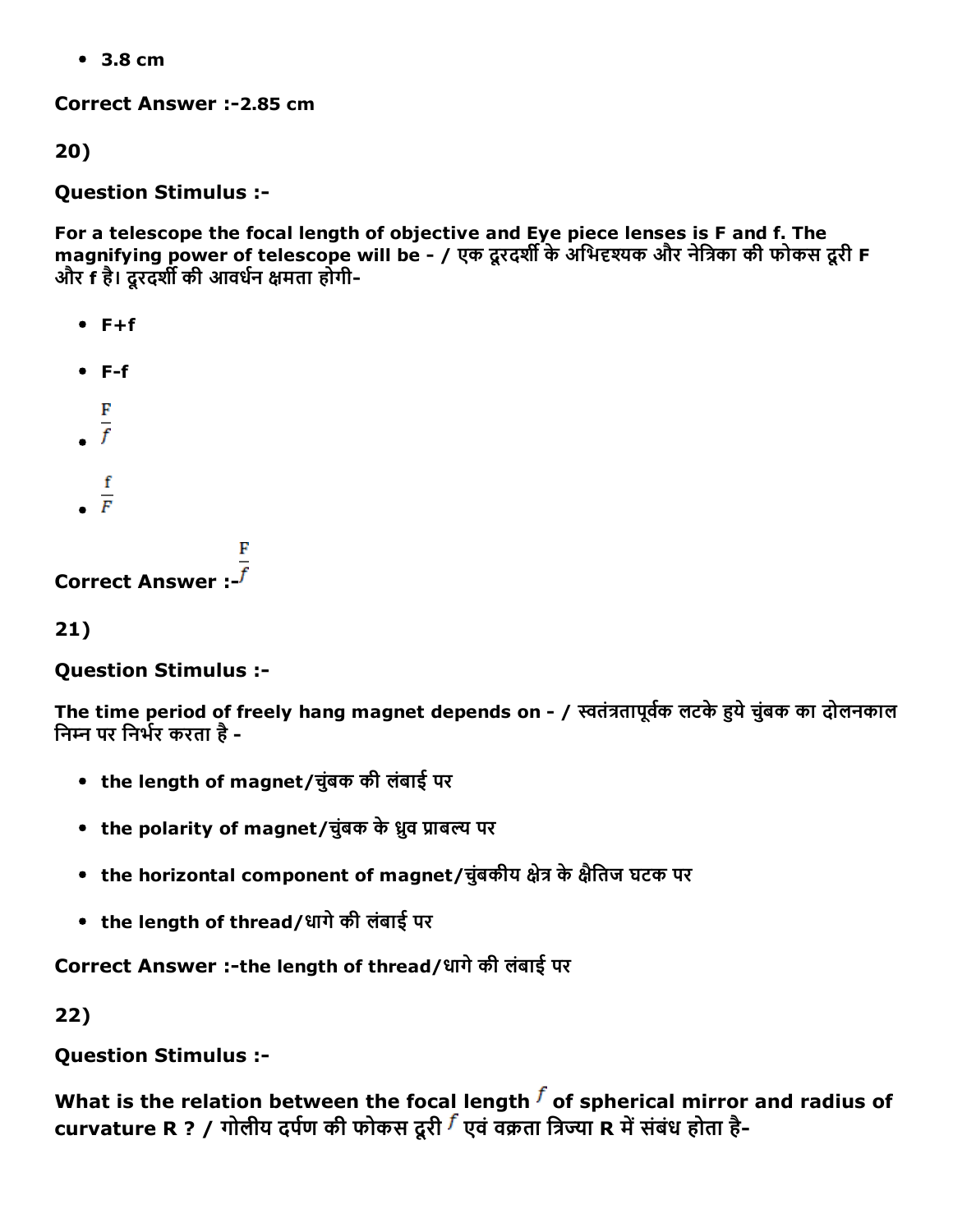- $f = 2R$
- $f = R$
- $R = 2f$
- None of these/ इनमें से कोई नहीं

**Correct Answer :-** $R = 2f$ 

23)

## Question Stimulus :

If critical angle is 45<sup>°</sup> than refraction will be - / यदि क्रांतिक कोण 45<sup>°</sup> है तो अपवर्तनांक होगा

- $\bullet$  1
- $1/\sqrt{2}$
- $1.5$
- $1.414$

Correct Answer :-1.414

24)

Question Stimulus :

The direction of induction current determined by - / प्रेरित धारा की दिशा ज्ञात की जाती है-

- Faradey's law/फैराडे के नियम से
- Lenz's law/ लेंज के नियम से
- Maxwell's law/ मैक्सवेल के नियम से
- Ampere's law/ ऐम्पियर के नियम से

Correct Answer :-Lenz's law/ लेंज के नियम से

25)

## Question Stimulus :

An ice piece float away in jar filled with water. After complete melt of ice the water lever will be- / बर्फ का एक टुकड़ा जार में भरे पानी में तैर रहा है। बर्फ के पूर्णत: पिघल जाने पर पानी का तल-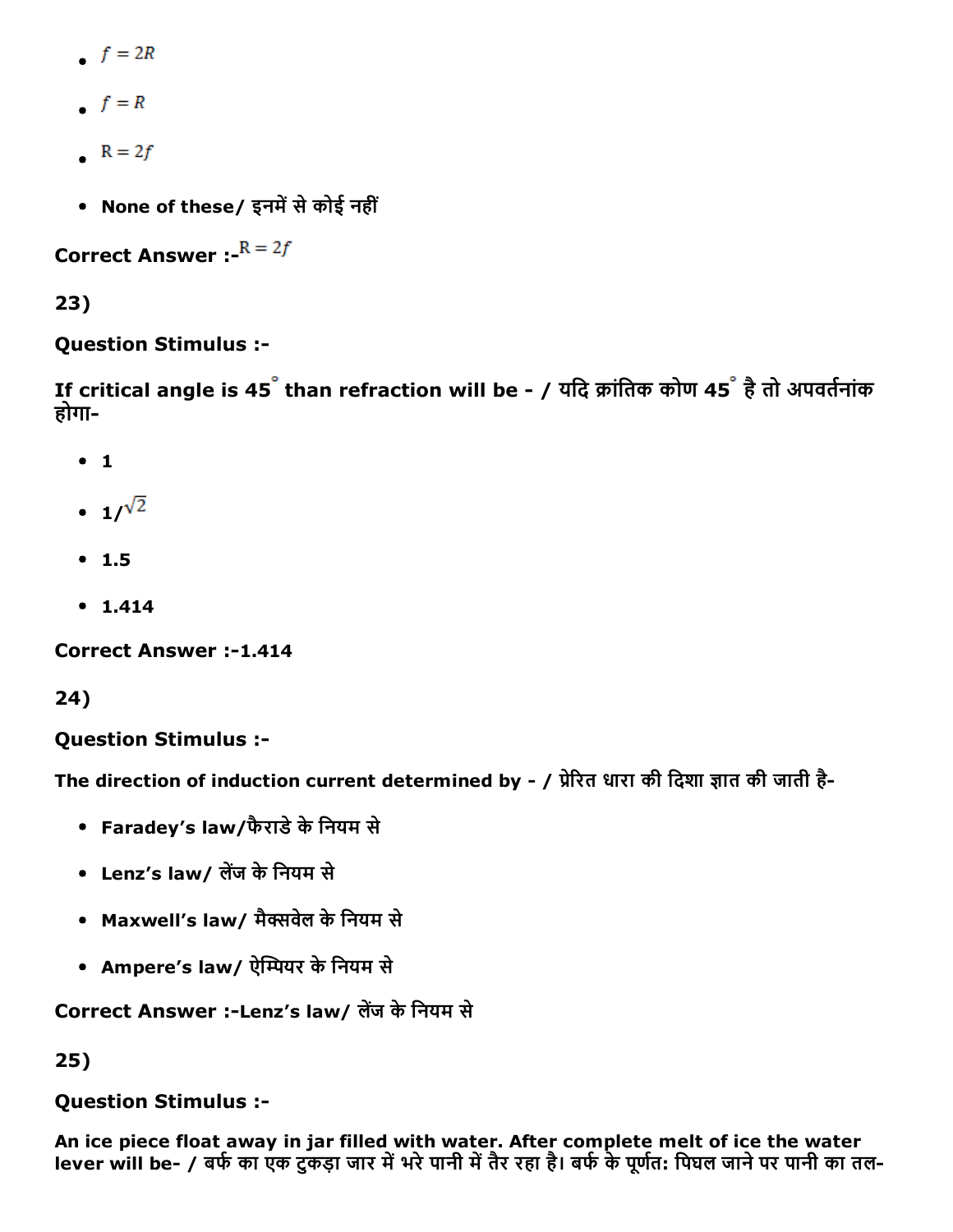- increase/ ऊपर उठेगा
- decrease/ नीचे गिरेगा
- Remain same/ अपरिवर्तित रहेगा
- Firstly increase then decrease/ पहलेवायर उठेगा, िफर घटेगा

## Correct Answer :-Remain same/ अपरिवर्तित रहेगा

26)

Question Stimulus :

An object is moving on circular path with acceleration 'a'. If the speed of car increase 4 times then accerleration will be- / एक पिण्ड वृत्ताकार मार्ग पर 'a' त्वरण से गतिमान है। यदि पिण्ड की चाल चार गुनी कर दी जाये तो उसका त्वरण हो जायेगा-

- 4a
- $8a$
- 16a
- a

**Correct Answer :-16a** 

#### 27)

Question Stimulus :

If n small balls each mass m, elastically collide on a floar per second with velocity u then force impact on a floar will be - / यदि n छोटी गेंदे, प्रत्येक का द्रव्यमान m, एक तल पर प्रति सेकण्ड प्रत्यास्थ रूप से u वेग से टकराती है, तो तल पर लगा बल होगा-

- 1mnu
- 2mnu
- 4mnu
- $\frac{1}{2}$  mnu

**Correct Answer :-2mnu** 

28)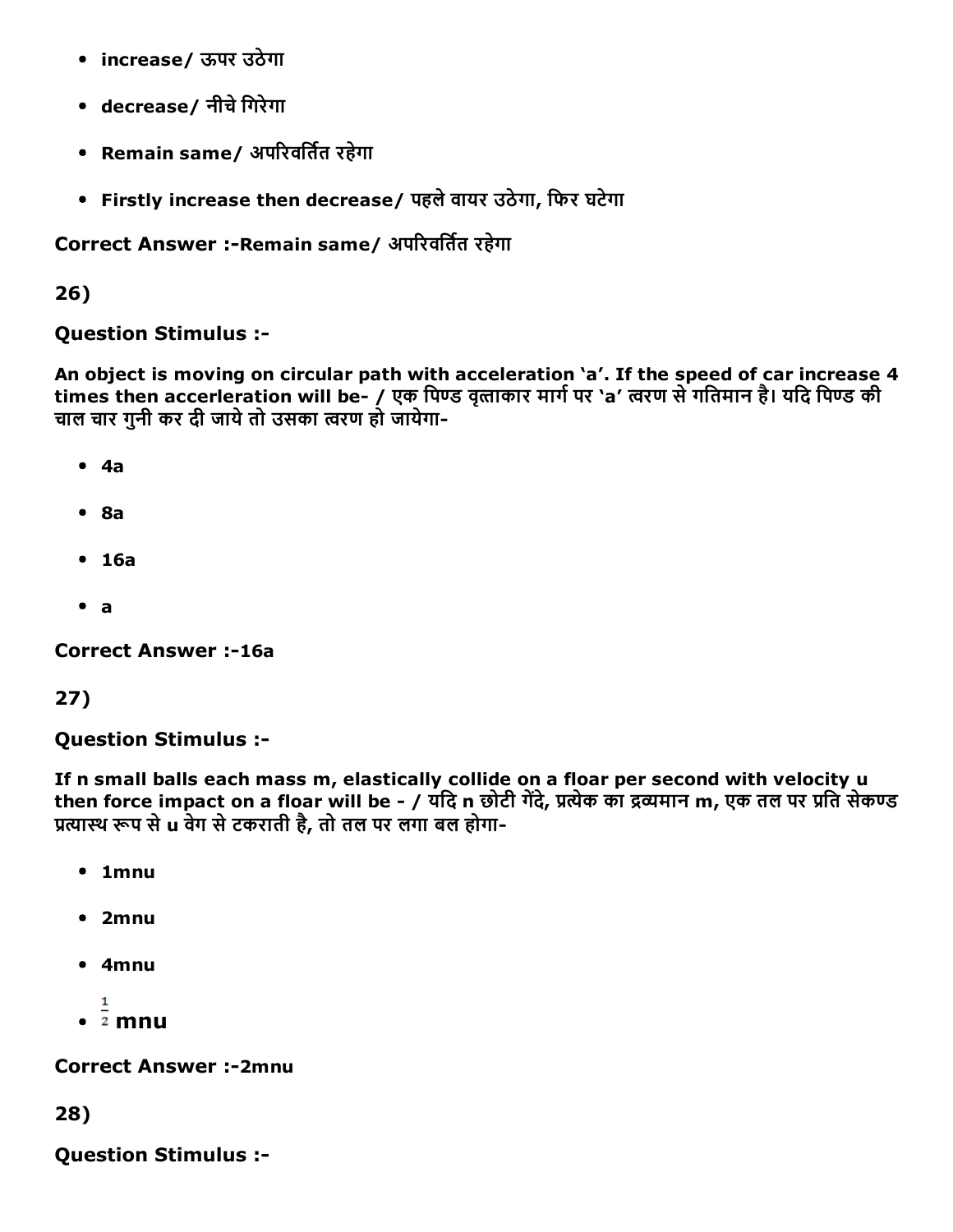If an  $\alpha$ <sup>-</sup> particle have parallel motion in magnetic field then force experience by it- / यदि एक <sup>α –</sup> कण चुंबकीय क्षेत्र के समांतर गति कर रहा है, तो उस पर बल लगेगा-

- 2 Newton/2 न्यूटन
- 0.2 Newton/ 0.2 न्यूटन
- Zero/ शून्य
- None of these/इनमें से कोई नहीं

Correct Answer :- Zero/ शून्य

29)

Question Stimulus :

Which of the following is long wave - / निम्न में से लम्बी तरंग कौन सी है-

- Radio waves/ रेडियो तरंगें
- Y-waves/Y-किरणें
- Micro Waves/सूक्ष्म तरंगे
- x- Rays/x-किरणे

Correct Answer :-Radio waves/ रेडियो तरंगें

30)

Question Stimulus :

For at certain temperature the velocity of sound in Oxyzen  $(0<sup>2</sup>)$  is 460 m/s then for the same temperature the velocity of sound in Helium (He) will be (while Both gases treated as ideal gas)- / किसी निश्चित ताप पर ऑक्सीजन ( $^{O_2}$ ) में ध्वनि की चाल 460 m/s है। इसी ताप पर हीलियम (He) में ध्वनि की चाल होगी (दोनों गैसों को आदर्श गैस मानते हये) -

- 500 m/s
- 650 m/s
- 330 m/s
- 1420 m/s

Correct Answer :-1420 m/s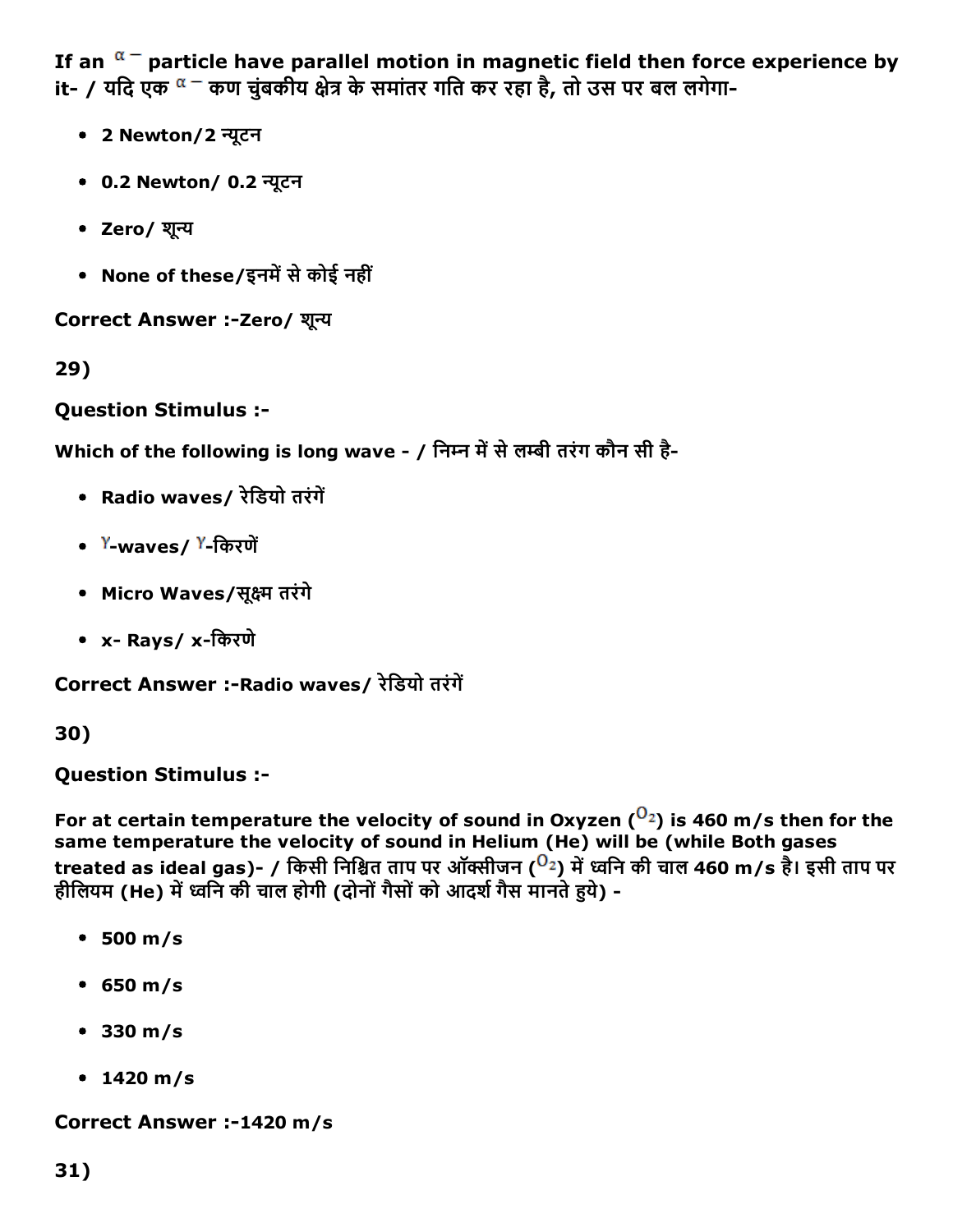Question Stimulus :

When two sound waves superimpose, they produce beat, while - / जब दो ध्वनि तरंगें अध्यारोपित होती है तो विस्पन्द उत्पन्न होते है जबकि-

- Amplitude and phase are different/ उनके आयाम एवं कला भिन्न हो
- Different velocities / उनके वेग भिन्न हो
- Different phases/ उनकी कलाएं भिन्न हो
- Frequencies almost same/ उनकी आवृत्तियां लगभग समान हो

Correct Answer :-Frequencies almost same/ उनकी आवृत्तियां लगभग समान हो

32)

## Question Stimulus :

In L-C circuit the normal frequency is- / L-C परिपथ में स्वाभाविक आवृत्ति होती है-

- $\frac{1}{2\pi}\sqrt{LC}$
- $rac{1}{2\pi}\sqrt{\frac{L}{C}}$

$$
\frac{1}{2\pi}\sqrt{\frac{C}{L}}
$$

$$
\frac{1}{2\pi}\sqrt{\frac{1}{6}}
$$

**Correct Answer :-**  $\frac{1}{2\pi} \sqrt{\frac{L}{C}}$ 

33)

## Question Stimulus :

The working of telephone mouth piece is depends on -  $/$  टेलीफोन के माउथपीस की कार्यविधि निम्न पर आधारित है-

- Heat Electro Effect/ ताप विदुयत प्रभाव
- Photo Electric Effect/ प्रकाश विदुयत प्रभाव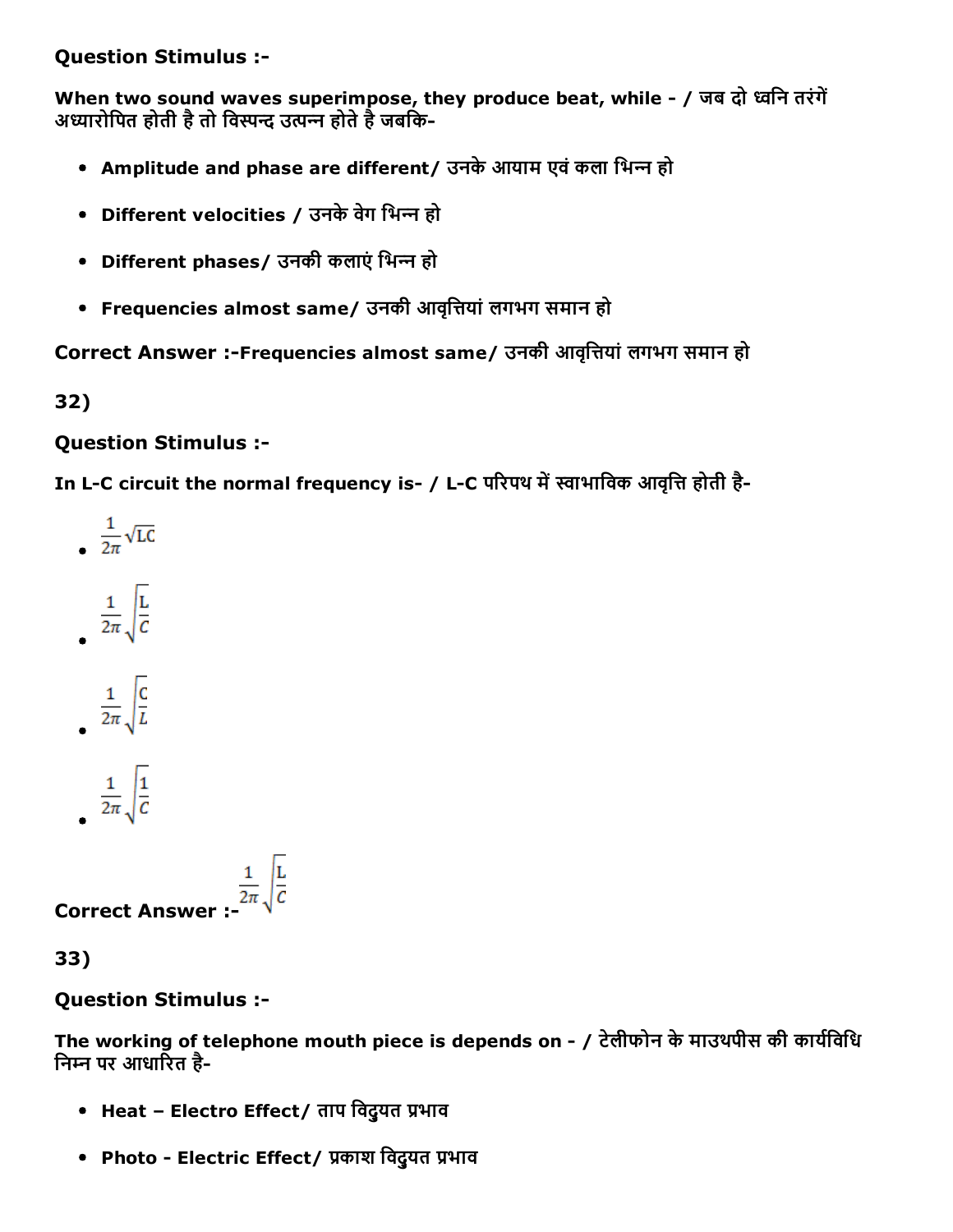- Electro magnetic induction/ विदुयत चुंबकीय प्रेरण
- None of these/ इनमें से कोई नहीं

Correct Answer :-Electro - magnetic induction/ विदुयत चुंबकीय प्रेरण

**Topic:- Maths** 1)

Question Stimulus :

If  $f(x) = \frac{x}{x-1}$ , then  $\frac{f(a)}{f(a+1)} = \int \frac{\pi}{a} f(x) dx = \frac{x}{x-1}$ ,  $\frac{f(a)}{f(a+1)} = \frac{f(a)}{x-1}$  $f(-a)$  $f\left(\frac{1}{a}\right)$  $\bullet$   $f(a^2)$ 

 $f\left(\frac{-a}{a-1}\right)$ 

Correct Answer :- $f(a^2)$ 

# 2)

Question Stimulus :

If the radius of circle  $x^2 + y^2 - 18x + 12y + k = 0$  is 11, then  $k = ?$  / यदि वृत्त की त्रिज्या 11 है, तब

- 347
- 4
- $-4$
- $49$

Correct Answer  $: -4$ 

3)

## Question Stimulus :

If  $Z = \frac{-2}{1+\sqrt{3}i'}$  Then value of  $\frac{arg(z)}{i}$  is- / यदि  $Z = \frac{-2}{1+\sqrt{3}i'}$  तब  $\frac{arg(z)}{i}$  का मान है-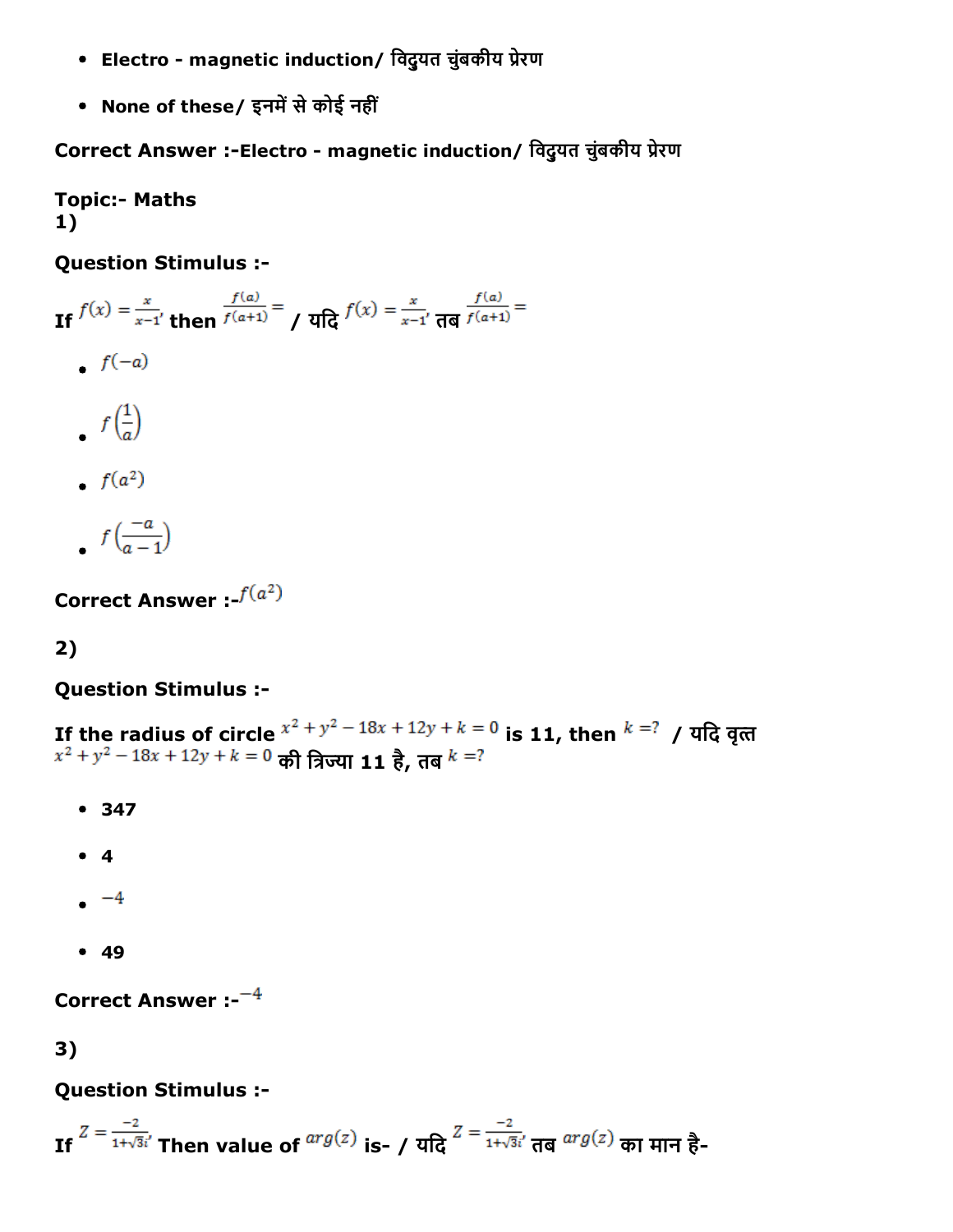```
\bullet \pi\pi\overline{\overline{3}}2\pi\overline{\textbf{3}}\frac{\pi}{4}2\piCorrect Answer :-\frac{1}{3}
```

```
4)
```
Question Stimulus :

If correlation between  $x$  and  $y$  is  $r$ , then correlation between  $y$  and  $x$  will be- / यदि <sup>x</sup> और <sup>y</sup> के बीच सहसम्बंध <sup>r</sup> है, तब <sup>y</sup> और <sup>x</sup> के बीच सहसम्बंध होगा-

- $\bullet$  -r
- $\frac{1}{r}$
- r
- $1-r$

**Correct Answer :- r** 

5)

```
1 + \frac{1}{3!} + \frac{1}{5!} + \frac{1}{7!} + \cdots \ldots \ldots \infty = ?e^{-1}\bullet e
             \frac{e + e^{-1}}{2}\overline{2}\frac{e-e^{-1}}{2}
```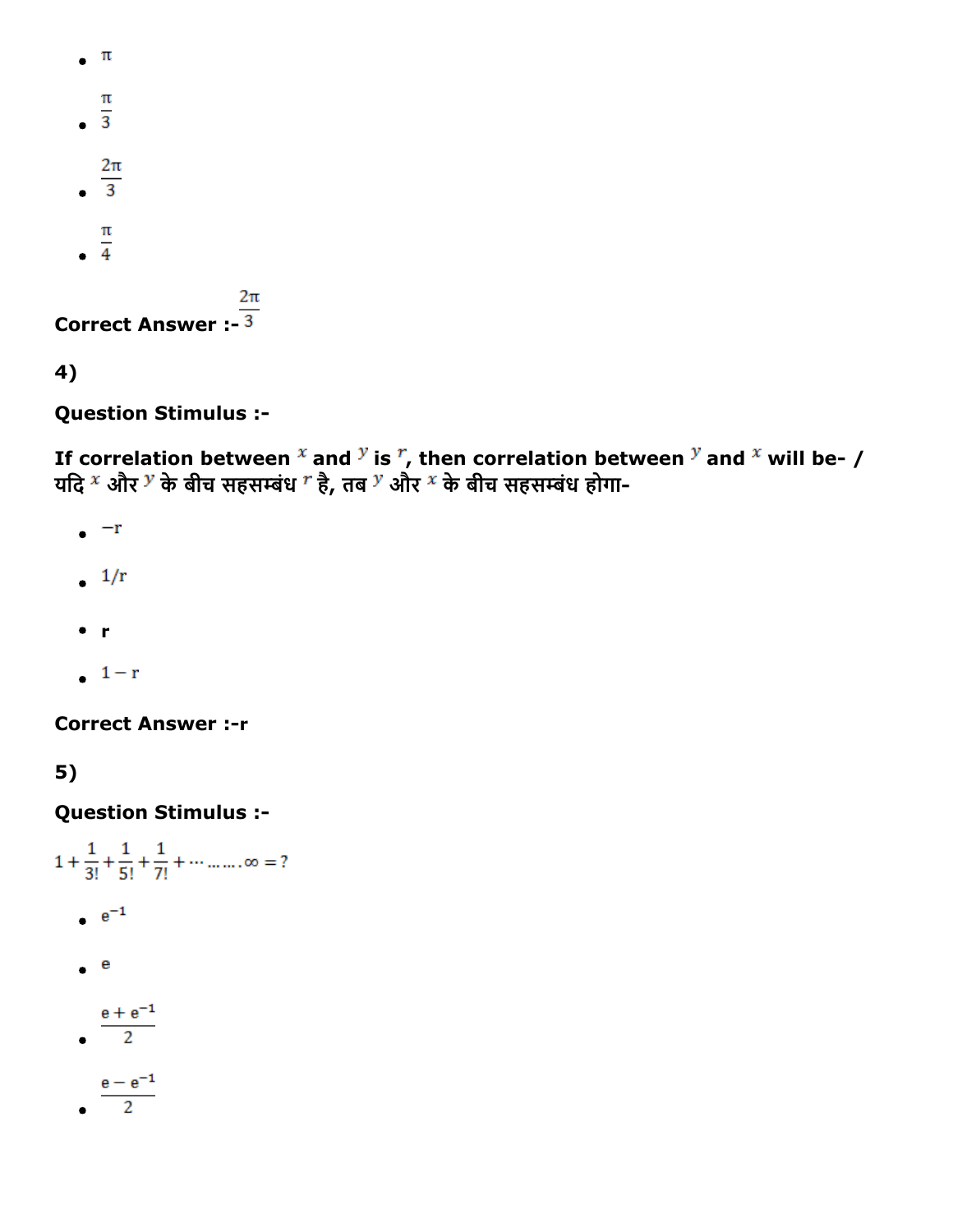**Correct Answer :-**  $\frac{e-e^{-1}}{2}$ 

# 6)

## Question Stimulus :

 $\frac{d}{dx}(x^2e^x\sin x) =$ 

- $xe^x(2\sin x + x \sin x + x \cos x)$
- $xe^x(2sin x + x sin x cos x)$
- $xe^x(2\sin x + x \sin x + \cos x)$
- None of these / इनमें से कोई नहीं

**Correct Answer :-** $xe^{x}(2sin x + x sin x + x cos x)$ 

# 7)

## Question Stimulus :

Solution of  $\frac{dy}{dx} + \frac{y}{x} = x^2$  is  $/$   $\frac{dy}{dx} + \frac{y}{x} = x^2$  का हल है-

- $4xy = x^4 + c$
- $xy = x^4 + c$
- $\frac{1}{4}xy = x^4 + c$
- $xy = 4x^4 + c$

**Correct Answer :-** $4xy = x^4 + c$ 

# 8)

## Question Stimulus :

If  ${}^{n}P_5 = 20$ . ${}^{n}P_3$ , then n=? / यदि  ${}^{n}P_5 = 20$ . ${}^{n}P_3$ , तब n=? -

- 4
- 8
- 6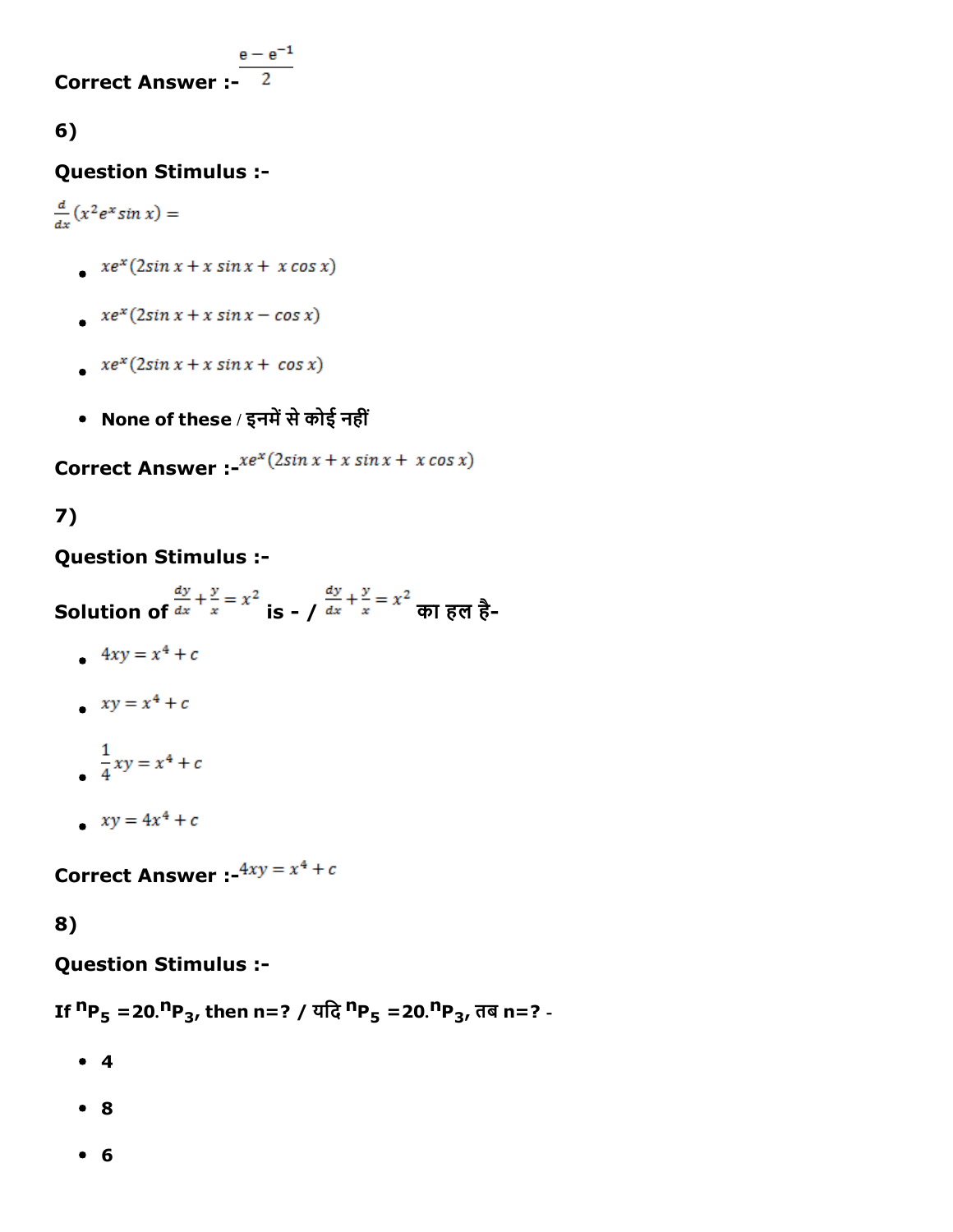$• 7$ 

**Correct Answer :- 8** 

# 9)

Question Stimulus :

 $\int_{0}^{\frac{\pi}{2}}\!\frac{\sqrt{\cot x}}{\sqrt{\cot x}+\sqrt{\tan x}}dx=$  $\bullet$   $\pi$ 

- $\frac{\pi}{2}$
- 
- $\frac{\pi}{4}$
- $\frac{\pi}{3}$
- 

π Correct Answer :

# 10)

Question Stimulus :

$$
\int x \log x \, dx =
$$
\n
$$
\int \frac{x^2}{2} \log x - \frac{x^2}{2} + c
$$
\n
$$
\int \frac{x^2}{2} \log x - \frac{x^2}{4} + c
$$

- $\frac{x^2}{2}log x + \frac{x^2}{2} + c$
- None of these / इनमें से कोई नहीं

Correct Answer :-2  $\int \frac{x^2}{2} \log x - \frac{x^2}{4} + c$ 

# 11)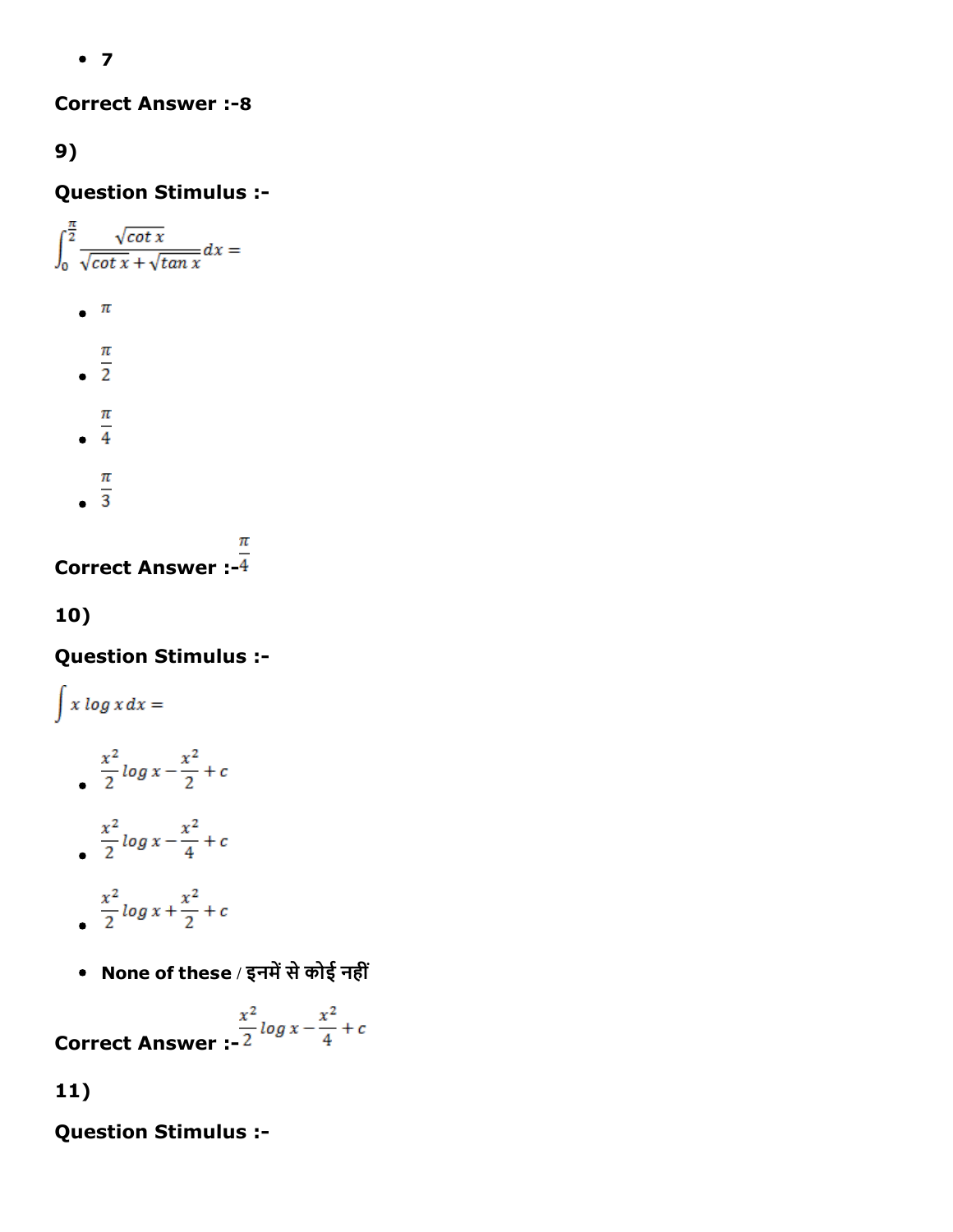$$
\int \frac{\cos \sqrt{x}}{\sqrt{x}} dx =
$$

- 2 cos  $\sqrt{x}$  + c
- 2 sin  $\sqrt{x}$  + c
- $\sin \sqrt{x} + c$
- $\frac{1}{2}$  cos  $\sqrt{x}$  + c

**Correct Answer :**  $2 \sin \sqrt{x} + c$ 

12)

Question Stimulus :

Equation of  $^x$  Taxis is: /  $^x$  Tअक्ष का समीकरण है:

- $rac{x}{1} = \frac{y}{1} = \frac{z}{1}$  $rac{x}{0} = \frac{y}{1} = \frac{z}{1}$  $\frac{x}{1} = \frac{y}{0} = \frac{z}{0}$
- $rac{x}{0} = \frac{y}{0} = \frac{z}{1}$

**Correct Answer :-** $\frac{x}{1} = \frac{y}{0} = \frac{z}{0}$ 

13)

## Question Stimulus :

The function  $x^5 - 5x^4 + 3x^3 - 10$  is maximum, when  $x = ?$  / फलन  $x^5 - 5x^4 + 3x^3 - 10$  उच्चिष्ठ है , जब

- 3
- $2$
- $1$
- 0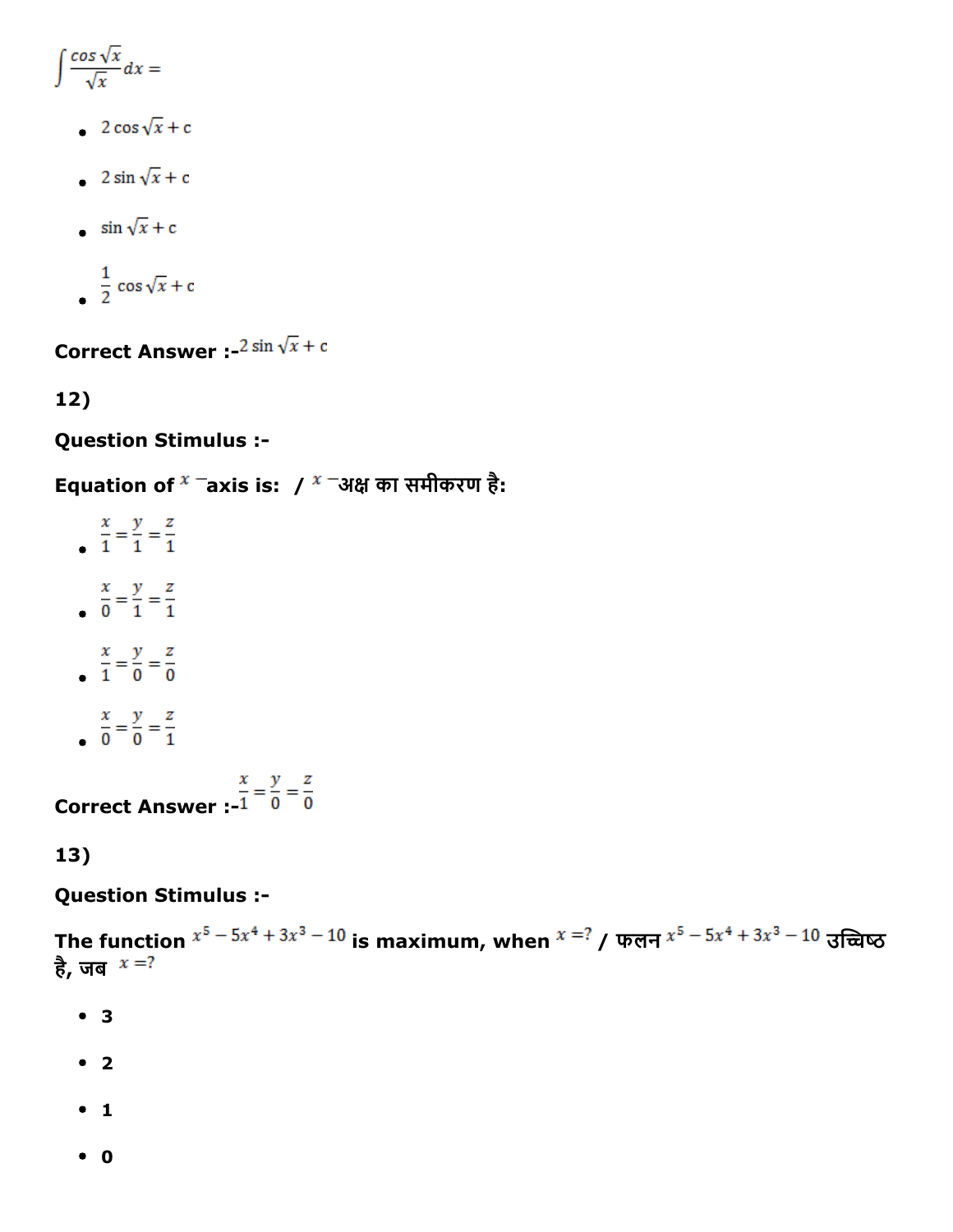**Correct Answer :-1** 

14)

#### Question Stimulus :

From a pack of 52 cards, two cards are drawn one by one without replacement. The probability that first drawn card is a king and second is a queen, is - / 52 पत्तों की एक ताश की गड्डी में से एक-एक करके दो पत्ते निकाले जाते है। पहला पत्ता निकालने के बाद वापस नहीं मिलाया जाता। तब पहला पत्ता बादशाह एवं दूसरा पत्ता बेग़म होने की प्रायिकता है-

- $2/13$
- 8/663
- 4/663
- 103/663

Correct Answer :-4/663

15)

#### Question Stimulus :

 $(\vec{a}.\hat{i})\hat{i} + (\vec{a}.\hat{j})\hat{j} + (\vec{a}.\hat{k})\hat{k} = ?$ 

- $\ddot{a}$
- $\overline{a}$
- $\bullet$  0
- None of these / इनमें से कोई नहीं

Correct Answer  $\cdot$   $\frac{d}{dx}$ 

## 16)

## Question Stimulus :

If  $a = i - j + \kappa$ ,  $b = i + 2j - \kappa$  and  $c = 3i + pj + 3\kappa$  are coplanar then the value of p will be -/ यदि <sup>a = i - j + k <sup>b = i + zj - k</sup> और <sup>c = 3i + pj + <sup>3k</sup> समतलीय है, तब p का मान होगा -</sup></sup>

- $\bullet$  -6
- $\bullet$  -2
- $2$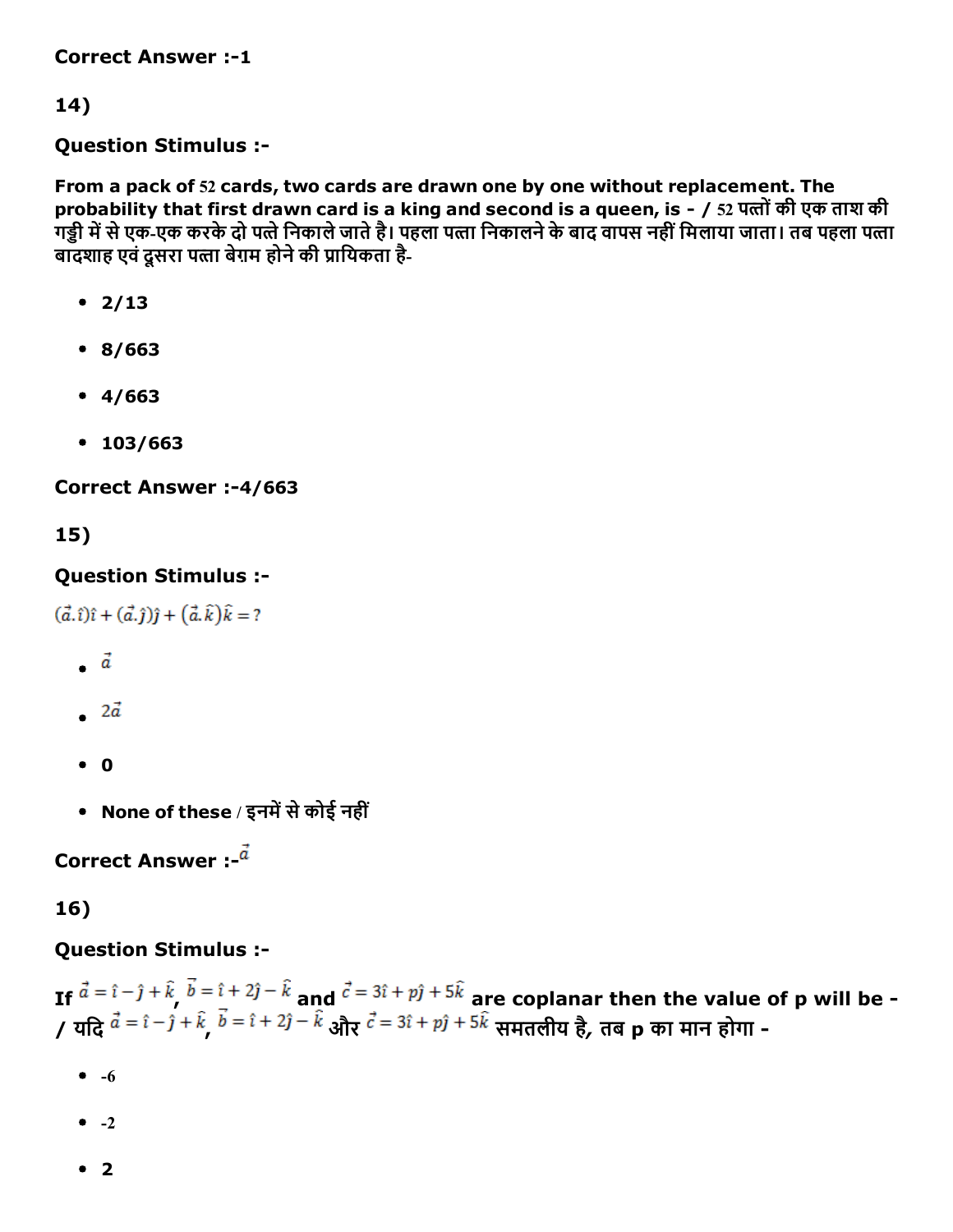6

**Correct Answer :--6** 

17)

Question Stimulus :

The order and the degree of the differential equation  $\left(\frac{d^2s}{dt^2}\right)^2 + 3\left(\frac{ds}{dt}\right)^3 + 4 = 0$ respectively are: / अवकलन समीकरण प्लेंक्ष्य कर्णाट की कोटि एवं घात क्रमशः हैं:

- $2,2$
- $2,3$
- $3,2$
- None of these/ इनमें से कोई नहीं

**Correct Answer :- 2,2** 

18)

Question Stimulus :

In a single throw of two dice, the Probability of getting sum more than 7 is - / दो पासों को एक बार फेकने पर 7 से अधिक योग प्राप्त करने की प्रायिकता है-

- $•7/36$
- $7/12$
- $-5/12$
- $-5/36$

Correct Answer :-5/12

19)

## Question Stimulus :

The formula  $\int_{x_0}^{x_0+n_h} f(x) dx = \frac{h}{2} [(y_0 + y_n) + 2(y_1 + y_2) + \dots + (y_{n-1})]$  is called - / सूत्र  $\int_{x_0}^{x_0+n_h} f(x) dx = \frac{h}{2} [(y_0 + y_n) + 2(y_1 + y_2) + \dots + (y_{n-1})]$  कहलाता है-

• Simpson's  $\left(\frac{1}{3}\right)^{rd}$ rule/सिम्पसन का  $\left(\frac{1}{3}\right)$  नियम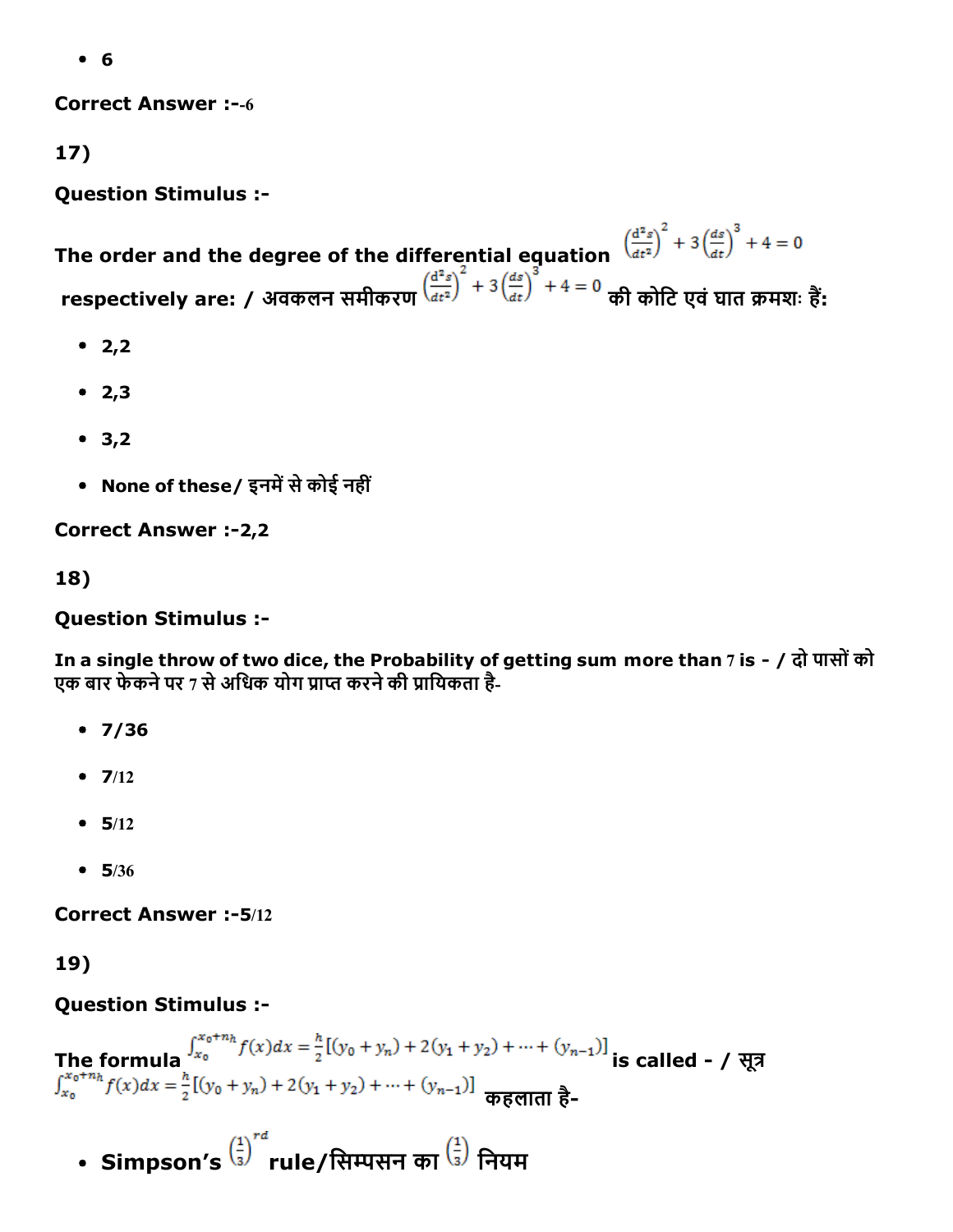- Trapezoidal Rule/ समलम्ब नियम
- Simpson's  $\binom{3}{8}^{th}$ rule/सिम्पसन का  $\binom{3}{8}$  नियम
- Newton's formula/ न्यूटन का सूत्र

Correct Answer :-Trapezoidal Rule/ समलम्ब नियम

20)

Question Stimulus :

The equation of the parabola with  $\left( -3,0\right)$  as focus and  $x + 5 = 0$  as directrix is - / परवलय जिसकी नाभि <sup>(–3, 0)</sup> तथा नियता <sup>x + 5 = 0</sup> है, का समीकरण है-

- $x^2 = 4(y+4)$
- $x^2 = 4(y-4)$
- $y^2 = 4(x + 4)$
- $y^2 = 4(x-4)$

**Correct Answer** :  $y^2 = 4(x + 4)$ 

## 21)

Question Stimulus :

The angle between the planes  $2x - y + z = 6$  and  $x + y + 2z = 7$  is - / समतल  $2x - y + z = 6$ और  $x + y + 2z = 7$  के बीच कोण है-

- $\bullet$  30 $^{\circ}$
- $.45°$
- $\bullet$  0°
- $.60°$

Correct Answer :- 60°

#### 22)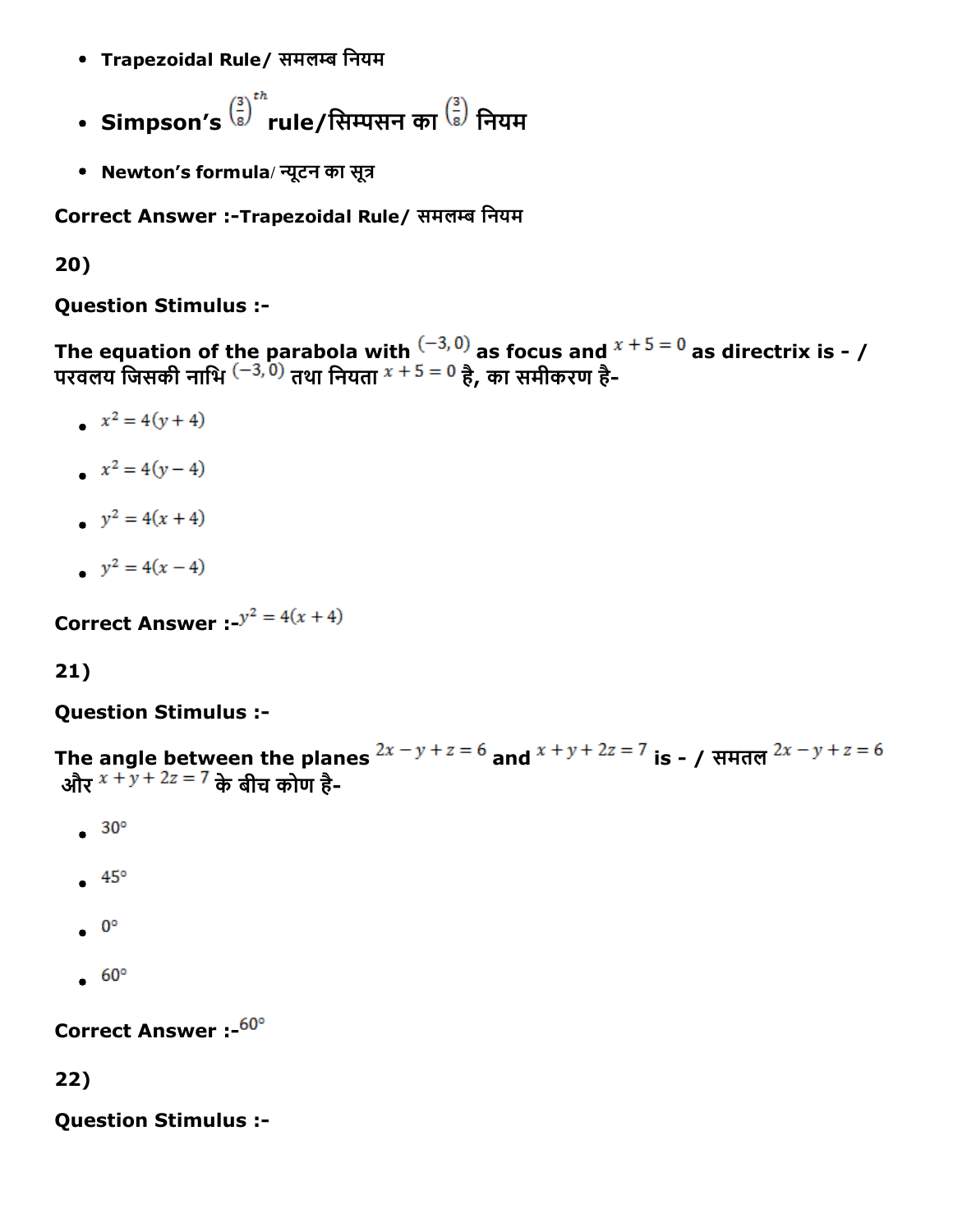$$
\int \frac{dx}{(x-x^2)} =
$$

- $log x log (1-x) + c$
- $log(1-x^2) + c$
- $-\log x + \log(1-x) + c$
- $log(x x^2) + c$

**Correct Answer :-** $\frac{\log x - \log(1-x) + c}{x}$ 

## 23)

## Question Stimulus :

The direction cosines of the line  $x = y = z$  are - / रेखा $x = y = z$  की दिक् कोज्याऐं हैं-

- $rac{1}{\sqrt{3}}, \frac{1}{\sqrt{3}}, \frac{1}{\sqrt{3}}$
- $\frac{1}{3}, \frac{1}{3}, \frac{1}{3}$
- 
- $\bullet$  1, 1, 1
- None of these / इनमें से कोई नहीं

Correct Answer :- $\frac{1}{\sqrt{3}}, \frac{1}{\sqrt{3}}, \frac{1}{\sqrt{3}}$ 

24)

## Question Stimulus :

$$
y = \tan^{-1} \sqrt{\frac{a-x}{a+x}}, \text{ then } \frac{dy}{dx} = ?
$$
\n
$$
y = \tan^{-1} \sqrt{\frac{a-x}{a+x}}, \frac{dy}{d\theta} = ?
$$
\n
$$
\cos^{-1} \frac{x}{a}
$$
\n
$$
-\cos^{-1} \frac{x}{a}
$$
\n
$$
\frac{1}{2} \cos^{-1} \frac{x}{a}
$$

• None of these / इनमें से कोई नहीं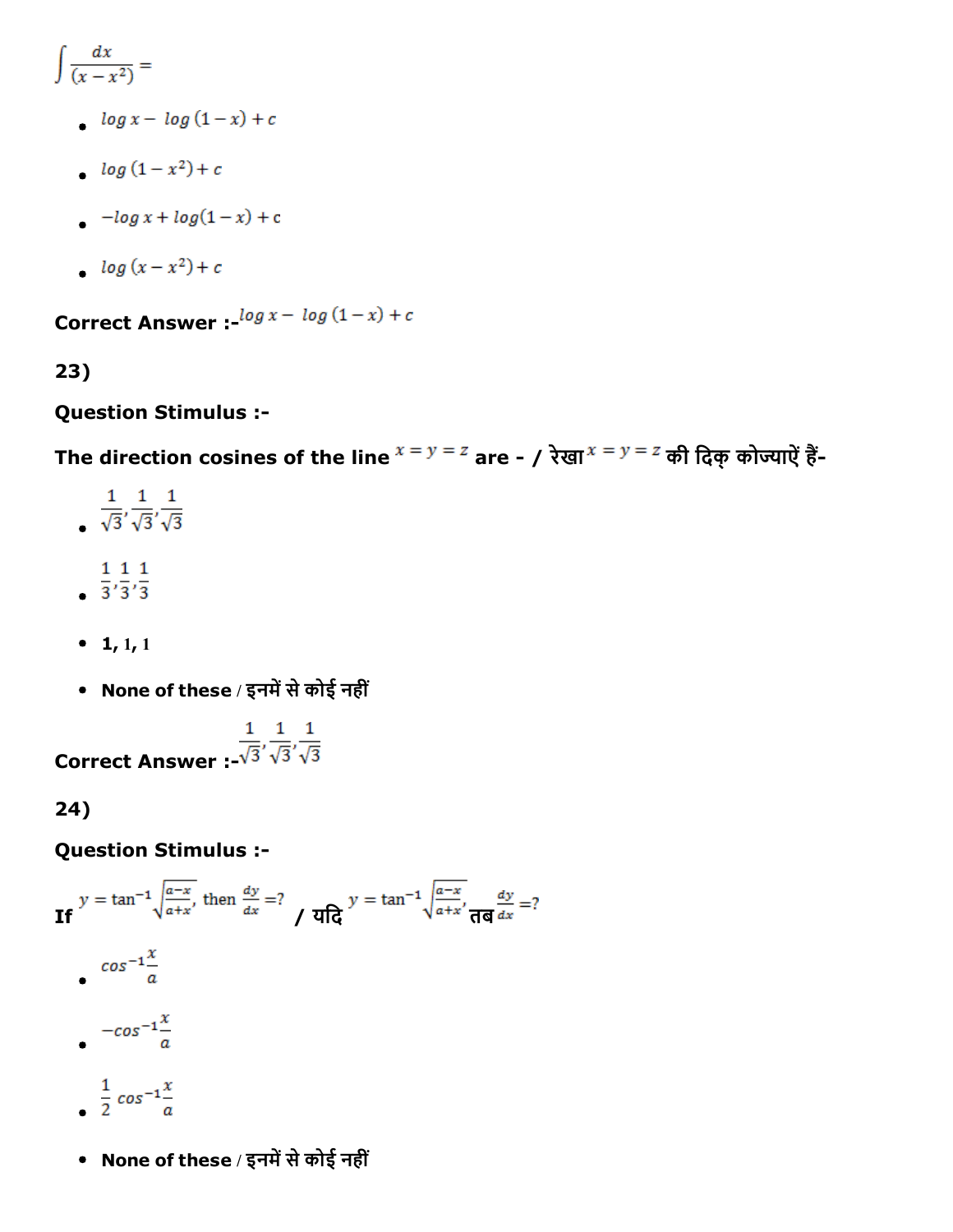25)

## Question Stimulus :

If correlation coefficient is negative, then the regression coefficient is - / यदि सहसम्बंध गुणांक ऋणात्मक है, तब समाश्रयण गुणांक होगा-

- Zero/ शुन्य
- One/ एक
- Negative / ऋणात्मक
- Positive / धनात्मक

Correct Answer :-Negative / ऋणात्मक

26)

## Question Stimulus :

If the area of the triangle with vertices  $(x, 0)$ ,  $(1, 1)$  and  $(0, 2)$  is 4 square unit then a value of <sup>x</sup> is - / यदि शीर्षों <sup>(x, 0),(1,1)</sup>और <sup>(0,2)</sup> वाले त्रिभुज का क्षेत्रफल 4 वर्ग इकाई है, तब <sup>x</sup> का एक मान होगा

- $\sim$   $-2$
- $-4$
- $-6$
- $\ddot{\phantom{0}}$

Correct Answer  $: -2$ 

# 27)

Question Stimulus :

The sum of first n natural numbers is - / प्रथम  $^n$  प्राकृत संख्याओं का योग है-

- $n(n-1)$
- $n(n-1)$
- 
- $n(n+1)$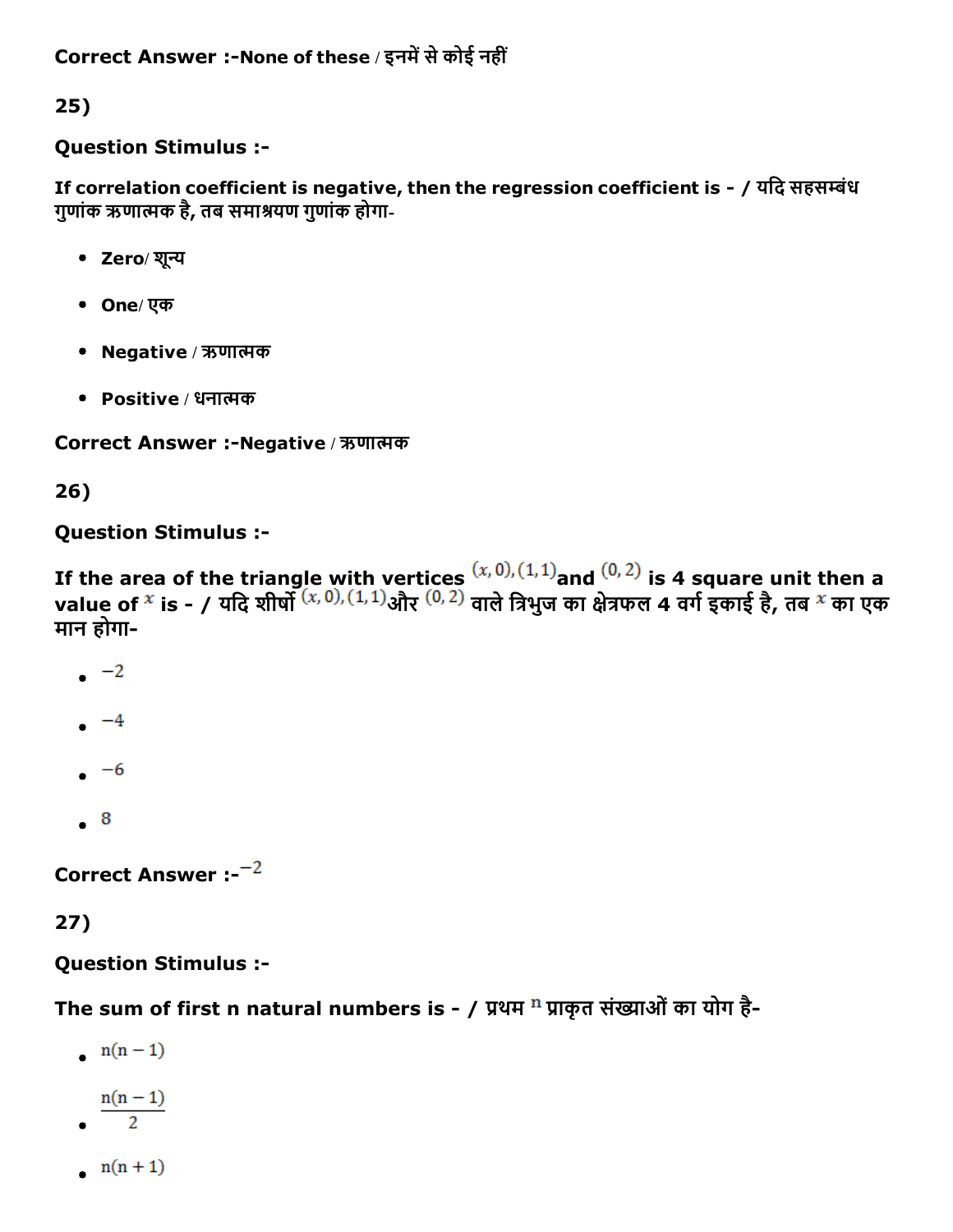$n(n+1)$ 

$$
\overline{\phantom{0}}
$$

 $n(n + 1)$ 

Correct Answer :

28)

Question Stimulus :

The angle between the lines  $\frac{2x - y + 3 = 0}{x}$  and  $\frac{x + 2y + 3 = 0}{x}$  is: / सरल रेखाओं और <sup>\* + zy + <sup>3 = 0</sup> के बीच कोण है:</sup>

- $\bullet$  30 $^{\circ}$
- $\bullet$  45°
- $.60^{\circ}$
- $\bullet$  90 $^{\circ}$

Correct Answer :-  $90^\circ$ 

29)

## Question Stimulus :

If  $\sin \theta + \csc \theta = 2$ , then  $\sin^2 \theta + \csc^2 \theta = ?$  /  $\sqrt{d}$   $\sin \theta + \csc \theta = 2$ , then  $\sin^2 \theta + \csc^2 \theta = ?$ 

- $1$
- 4
- 2
- None of these/ इनमें से कोई नहीं

**Correct Answer :-2** 

30)

In 
$$
\triangle ABC
$$
, a = 16, b = 24 and c = 20, then  $\cos \frac{B}{2} = ?$  /  $\angle ABC$   $\frac{d}{d} = 16$ , b = 24 and  $\frac{d}{d} = ?$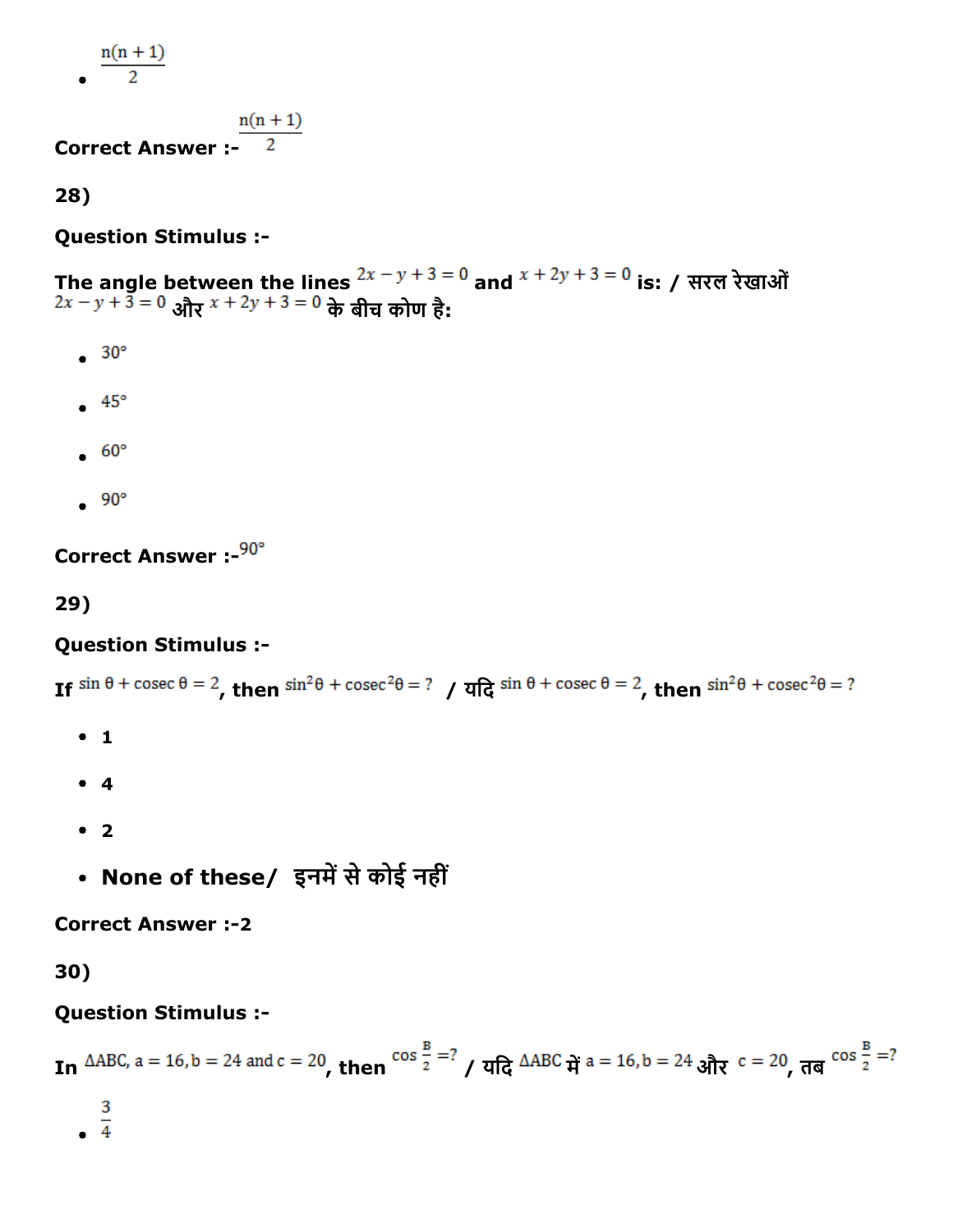$\frac{1}{4}$  $\frac{1}{2}$  $\mathbf{1}$  $\frac{1}{3}$ 

Correct Answer :

31)

Question Stimulus :

If  $\frac{1\sin \alpha - \cos \alpha}{\tan \alpha}$  and  $\frac{1\sin \beta - \cos \beta}{\tan \beta}$ , then the correct relation is- / यदि और <sup>(Sin prosp)</sup>, तब सही संबंध है-

- $A^2 = B^2$
- $A + B = B A$
- $AB = BA$
- None of these/ इनमें से कोई नहीं

**Correct Answer :-** $AB = BA$ 

32)

Question Stimulus :

The sum of two numbers is 15 and the sum of their reciprocals is  $\frac{3}{10}$ , then the numbers are - / दो संख्याओं का योग 15 है एवं उनके व्युत्क्रमों का योग 10 है, तब वे संख्यायें है-

- $12,3$
- $10,5$
- $8,7$
- $11,4$

Correct Answer :-10,5